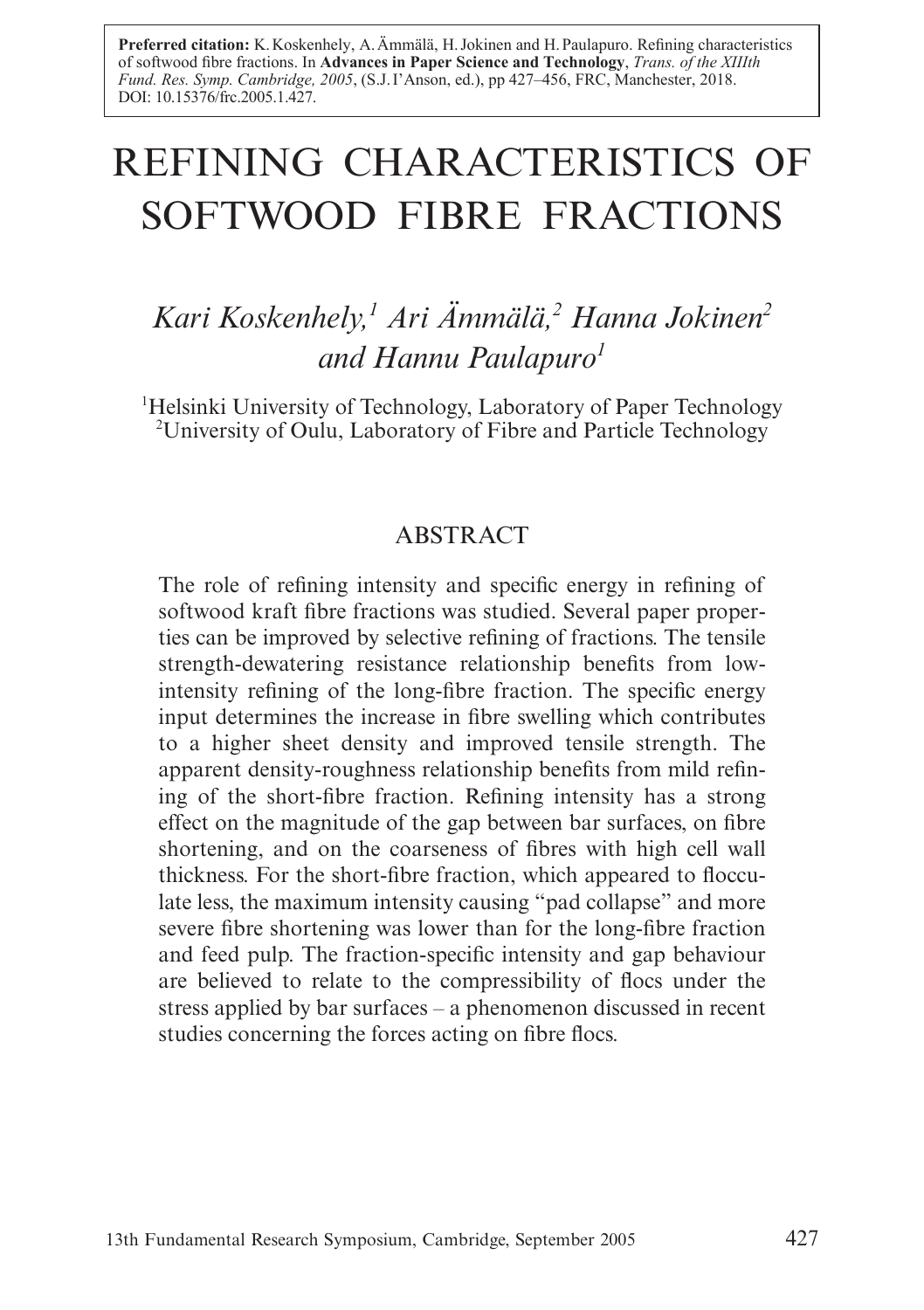# **INTRODUCTION**

Chemical pulp fractionation combined with selective refining of the resulting fractions can improve the papermaking potential of fibres. The idea of this method is to separate the most suitable fibres for optimum mechanical treatment and for use in a specific paper product or layer of multiply paperboard. During the past ten years, fractionation of chemical pulp has been increasingly studied for the purpose mentioned above. Paavilainen [1] and Vomhoff and Grundström [2] used a hydrocyclone in fractionating bleached softwood kraft (SWK) and Sloane [3] used a pressure screen in processing kraft pulp. Jones et al. [4] studied the papermaking potential of early- and latewood fractions which were separated with the aid of centrifugal cleaners. In addition, several authors have studied mechanical pulp fractionation combined with refining of the resulting fractions, analysing the development of fibres and the properties of the fractions [5, 6, 7, 8]. These studies showed the potential of fractionation. For example, cell wall thickness (CWT) was found to be the most important fibre property for SWK reinforcement pulp, because CWT affects the flexibility and collapsibility of fibres, which subsequently affect paper strength [1]. Another study showed that the fractions after refining may have significantly different strength properties when compared at a given specific energy [2]. Despite these studies, only limited information can be found on how the different SWK fractions should be selectively refined to further improve the properties of paper produced from fractionated kraft pulp, and whether the behaviour of the fractions in refining differs. The term refiner behaviour refers to the magnitude of the gap and the ability of the fractions to tolerate the stress applied to the fibre flocs between the bar surfaces. Preliminary tests made before the present study indicated that the maximum refining intensity differed significantly for different screen-fractionated SWK fractions. Thus, it was assumed that more knowledge about the varied refining intensity and refiner gap might clarify the mechanisms behind the structural changes in fibres and the development of handsheet properties of fibre fractions.

In fractionation, the feed pulp is usually separated into a fine and a coarse fraction using a hydrocyclone or a pressure screen. The fractions produced by a hydrocyclone differ mainly in terms of CWT [1]. Pressure screening is the most efficient process to fractionate fibres by length [9, 10]. On the other hand, a change in fibre length and coarseness causes a change in flocculation, so that the number of contact points per fibre grows if fibre length increases or coarseness decreases. As a results, the floc network strength increases. At the contact points, several types of cohesive force exist: colloidal forces, mechanical surface linkage and elastic fibre bending. For example, fibre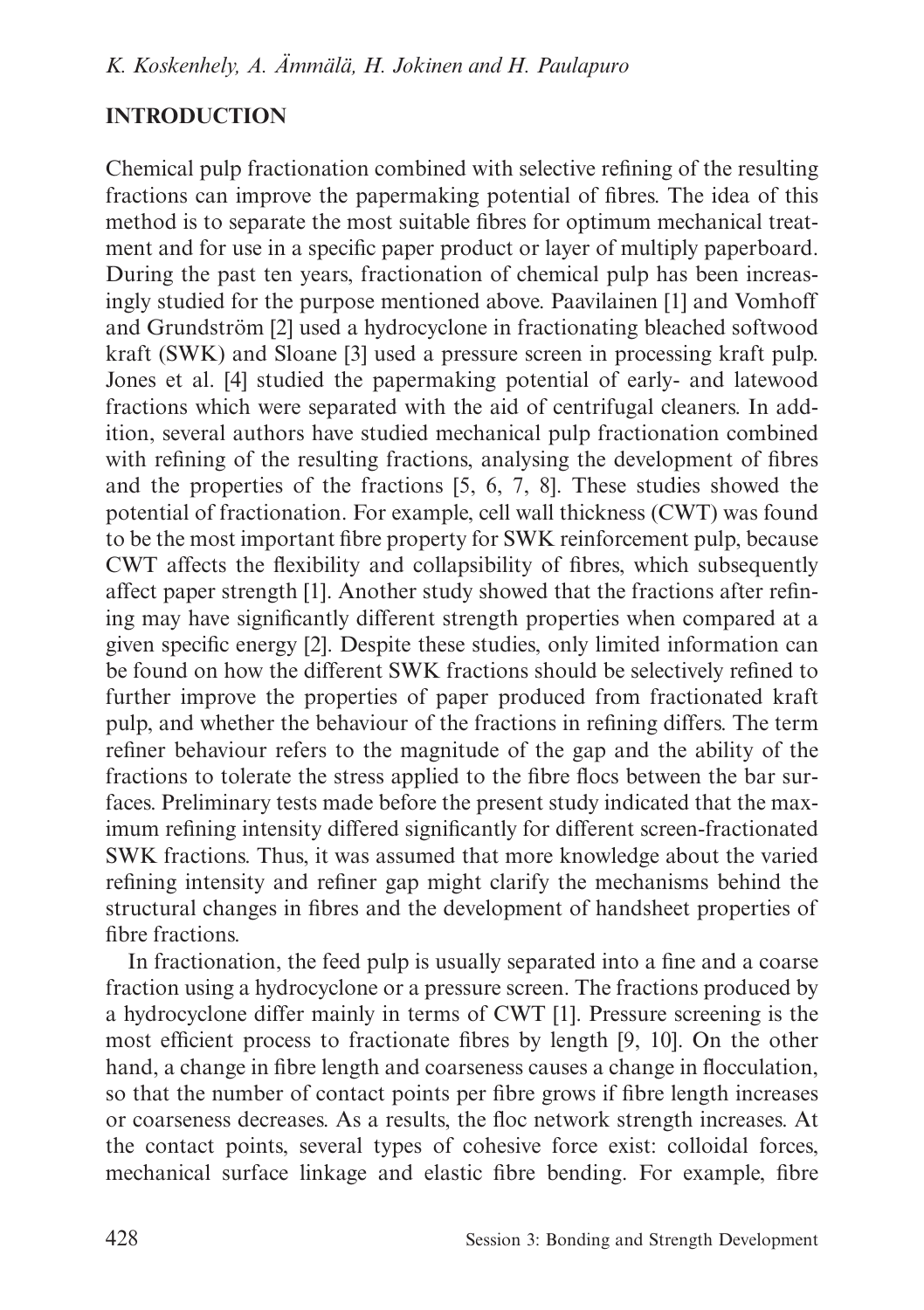length, fibre stiffness and fibrillation affect the magnitude of these forces [11].

Fibre flocculation has an important role in low-consistency refining. It was identified long ago by Page et al. [12]. Also Banks [13] and Ebeling [14] succeeded in catching images of flocs between bars. Different gap widths for short- and long-fibre pulps have been reported by Watson and Phillips [15]. McKenzie and Prosser [16] have suggested that the design of the refining system should take into account the initial state of the pulp, and how it is affected by the refining process, in other words, whether the pulp is initially present as large flocs or whether its flocculating ability is significantly affected by the refining operation. Later, Hietanen [17] showed that the refiner gap increases when flocculation increases. The floc refining theory suggests that flocs are formed and broken up continuously under the shear forces originating from the rotating refiner fillings [18]. Consequently, fibres are refined as fibre flocs rather than individual fibres. The role of fibre flocs and forces acting on flocs in refining have been recently examined [19, 20, 21]. Atack [22] proposes that between refiner plates the magnitude of any pressure pulse is determined by the relevant thickness and compressibility of the agglomerate, and that it is associated mainly with the passage of the leading edge of a bar over its surface.

The objective of the present study was to find out whether the short-fibre (SF) and long-fibre (LF) fractions of pressure-screen-fractionated SWK and fine (FF) and coarse (CF) fractions of hydrocyclone-fractionated SWK should be refined at the same intensity as the feed pulp (SWK) or at a totally different intensity when looking for optimal paper properties. An effort was made to link the behaviour of the refiner gap caused by varied refining intensity and specific energy to the floc properties under compression, and to the observed structural changes in fibres.

## **MATERIALS AND METHODS**

## **Pulps and analysis**

A bleached softwood kraft pulp from a Finnish pulp mill was fractionated and selectively refined. The dry content of the pulp was 95 %. The pulp was a mixture of 44 % spruce (Picea abies) and 56 % pine (Pinus silvestris). Handsheets of 65 g/m<sup>2</sup> were produced from the feed pulp and from accept (SF and FF) and reject (LF and CF) fractions according to SCAN standards. Handsheet properties were measured according to SCAN standards, except Scott internal bond strength, which was measured according to the TAPPI T833 pm-94 standard. The SR value and pulp consistency were measured according to SCAN standards. Fibre length was measured with a Fiberlab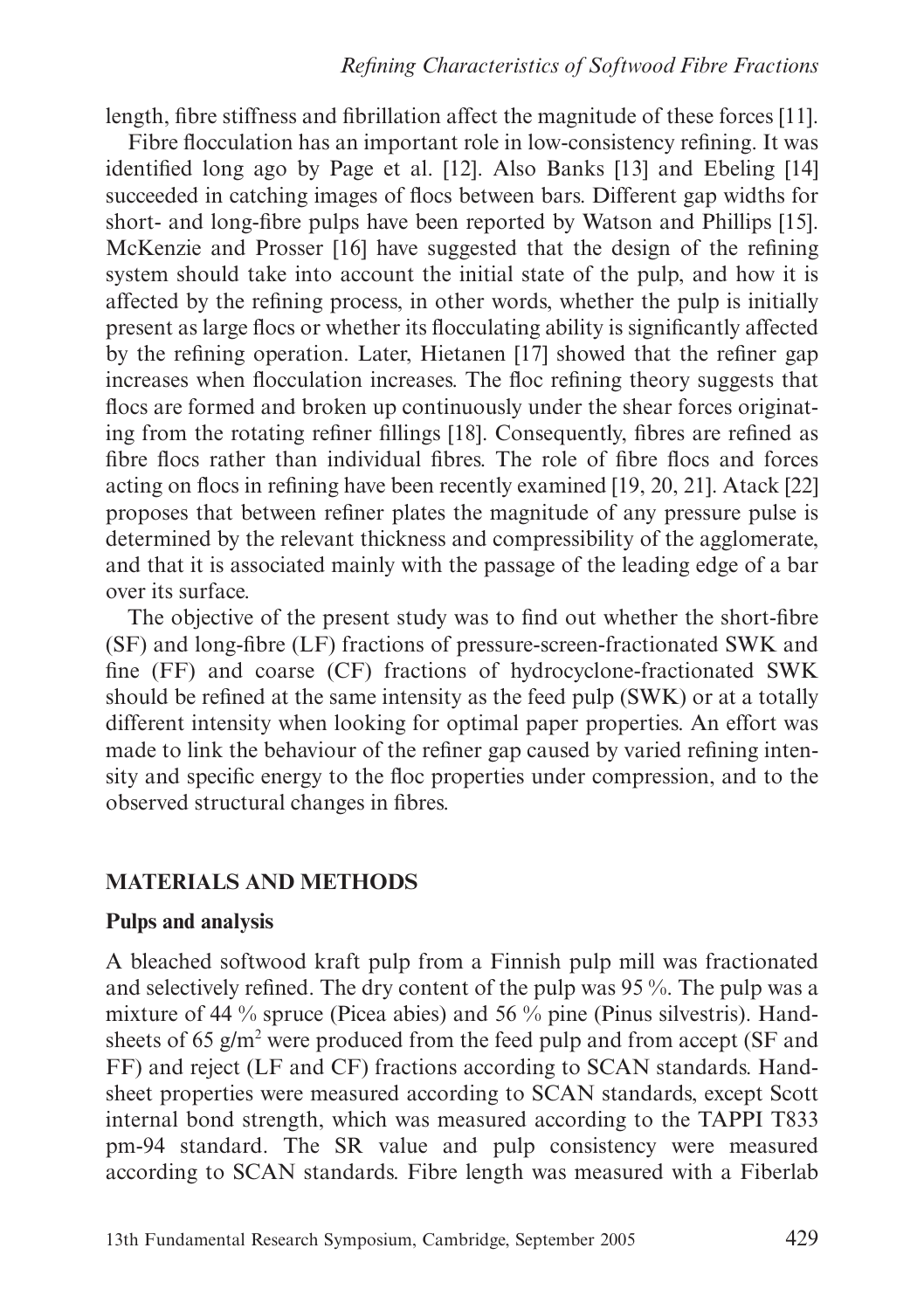apparatus designed by Metso Automation. The fibre saturation point (FSP), which indicates the total amount of water in the cell wall, was measured with the solute exclusion method [23]. In measuring the pore size distribution of the cell wall, the thermoporosimetry method was used [24]. FSP and thermoporosimetry were measured for the fibre fraction, with the P200 fines washed away in a Dynamic Drainage Jar. The same equipment equipped with a 200 mesh wire was used to measure the fines content of the hydrocyclone fractions. Unrefined fibre cross-sections were examined with an Environmental Scanning Electron Microscope from fibre cross-sections embedded in an epoxy-based resin, and cell wall thickness was measured using a Euclidean distance map, which measures the smallest distance of every point of the fibre skeleton to the fibre edge, giving the average cell wall thickness around the perimeter.

# **Fractionation**

The pulp fractionations were performed at the University of Oulu. The aim of fractionation was to produce strong fractionation effects, i.e. large differences in fibre length between the accept and reject from screening, and in the earlywood / latewood contents from the hydrocyclone. In practice, this meant pronounced reject thickening behaviour in fractionation. Before the fractionations, dry pulp sheets were slushed with a retention time of 25 min in a Grubbens pulper at a consistency of 3 %. After fractionation, the dilute fractions were thickened using a bow screen and a belt wire thickener to a dry content of about 20%. During thickening, a small amount of primary fines was possibly lost, but the effect on the pulp was considered to be insignificant. After thickening, the pulp fractions were stored in a cold room at a temperature of 4°C. About 6 kg o.d. of each short-fibre, long-fibre, earlywood and latewood fraction was needed for the refining study.

# *Pressure screen fractionation*

The pressure screen fractionation was carried out with a small pilot device, incorporating a 300-litre feed tank and a Metso FS-03 pressure screen. The diameter of the screen basket was  $0.11$  m with a screening area  $0.03$  m<sup>2</sup>. The screen had a foil-type rotor with adjustable rotational speed. In order to achieve a reasonable fibre length difference in single-stage fractionation, the following screening conditions were chosen: a narrow slot width of 0.09 mm and a relatively smooth contouring of the screen plate with a profile height of 0.8 mm. A low feed consistency of 0.82% was used to achieve high reject thickening without blinding of the screen plate. The practical slot velocity for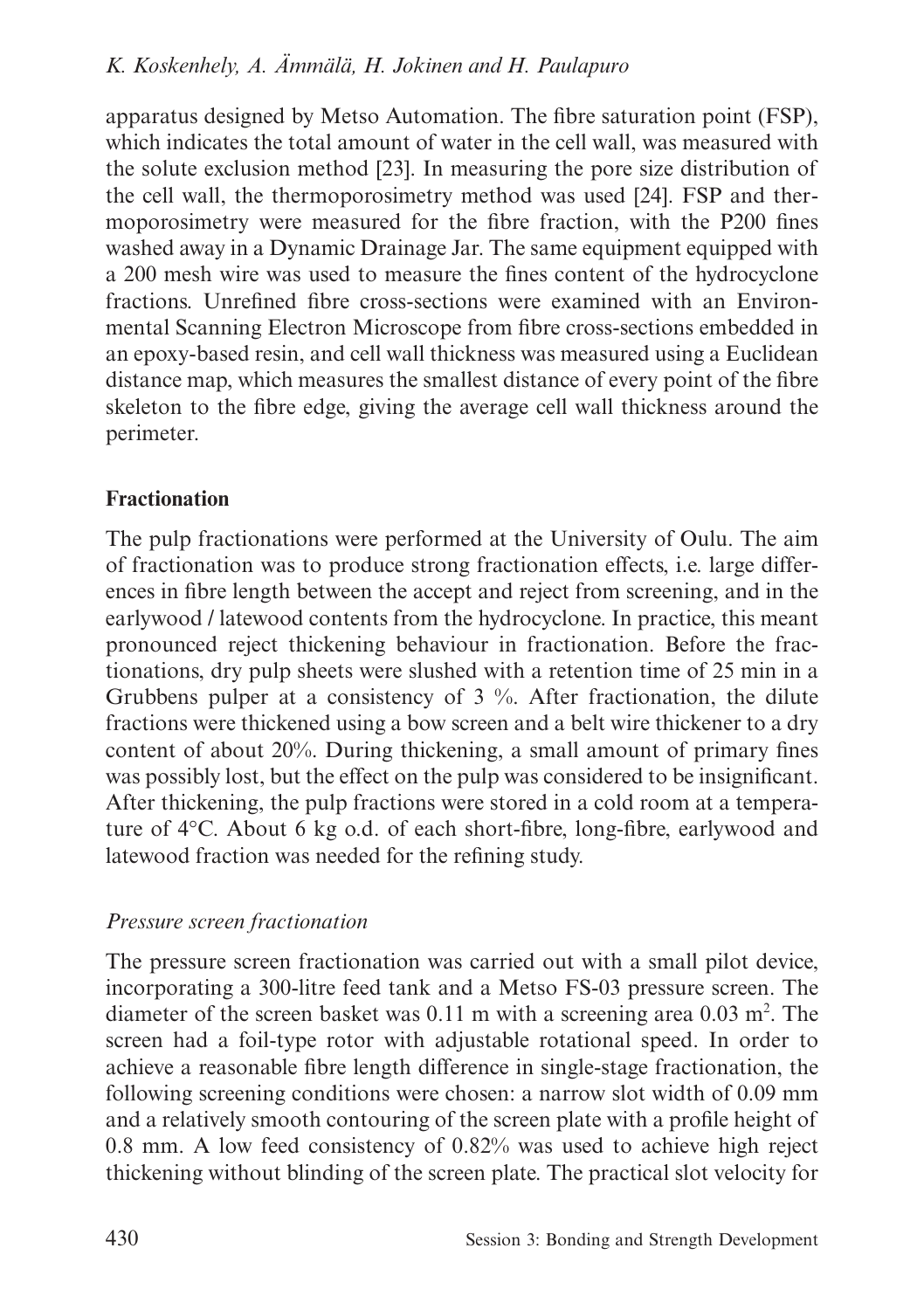stable running was adjusted to 1.0 m/s with the foil tip speed of 16.5 m/s. The volumetric reject rate was kept constant at 25%. The pulp temperature was 28 °C. Because of the limited capacity of the screen fractionation process, several batches had to be run. The consistency and temperature of the feed pulp were measured and adjusted for every batch and operating parameters were kept equal.

### *Hydrocyclone fractionation*

The hydrocyclone fractionation was performed using pilot-scale equipment, a feed tank of 12 m<sup>3</sup>, and an industrial-scale GL&V Celleco Cleanpac 270 fractionating hydrocyclone. Inlet and outlet flow rates and pressure levels of both fractionation processes were controlled by adjusting the rotational speed of the feed pump and valves in the accept and reject lines. The volumetric flows and the pressure levels were monitored with magnetic flow meters and pressure gauges mounted in the feed, accept and reject pipes.

The hydrocyclone fractionation was conducted in two stages, directing the reject of the first stage to the second stage. At the second stage, the hydrocyclone accept was circulated back to the feed tank, while continuously removing reject, i.e. the coarse fraction (CF), until the chosen mass reject rate was achieved. The accept of the first stage formed the fine fraction (FF). Low feed consistencies, 0.24% in the first stage and 0.26% in the second stage, were used to ensure a strong enough fractionation effect. The pressure drop in the first stage was 260 kPa and in the second 285 kPa. Volumetric reject rates were constant at 6% and 4%, and the correspondent mass reject rates were 30% and 25%. The pulp temperature in both stages was 23 °C.

## **Refining**

A Voith LR 40 laboratory refiner with disc configuration was used to treat the fibres. The operating principle of the refiner has been described by Sepke, Pott and Melzer [25] and by Wultch and Flucher [26]. The specific edge load (SEL) theory [26, 27] was applied to control refining intensity. Plate fillings of 3.6-4.4-4.7–30° were used. Specific energy was calculated from the net power, from the pulp mass left in the system and from the refining time. The actual refining parameters are given in Appendices 1 and 2. The rotation speed of the rotor filling was 2000 rpm, with the stator filling moving and closing the refiner gap. Its position was recorded, and the position value was used to indicate changes in the gap width. The absolute gap was not known. Before the actual refining series, the maximum intensity for the SF, LF, and SWK fractions was mapped. The mapping was executed in 0.5 J/m steps, since the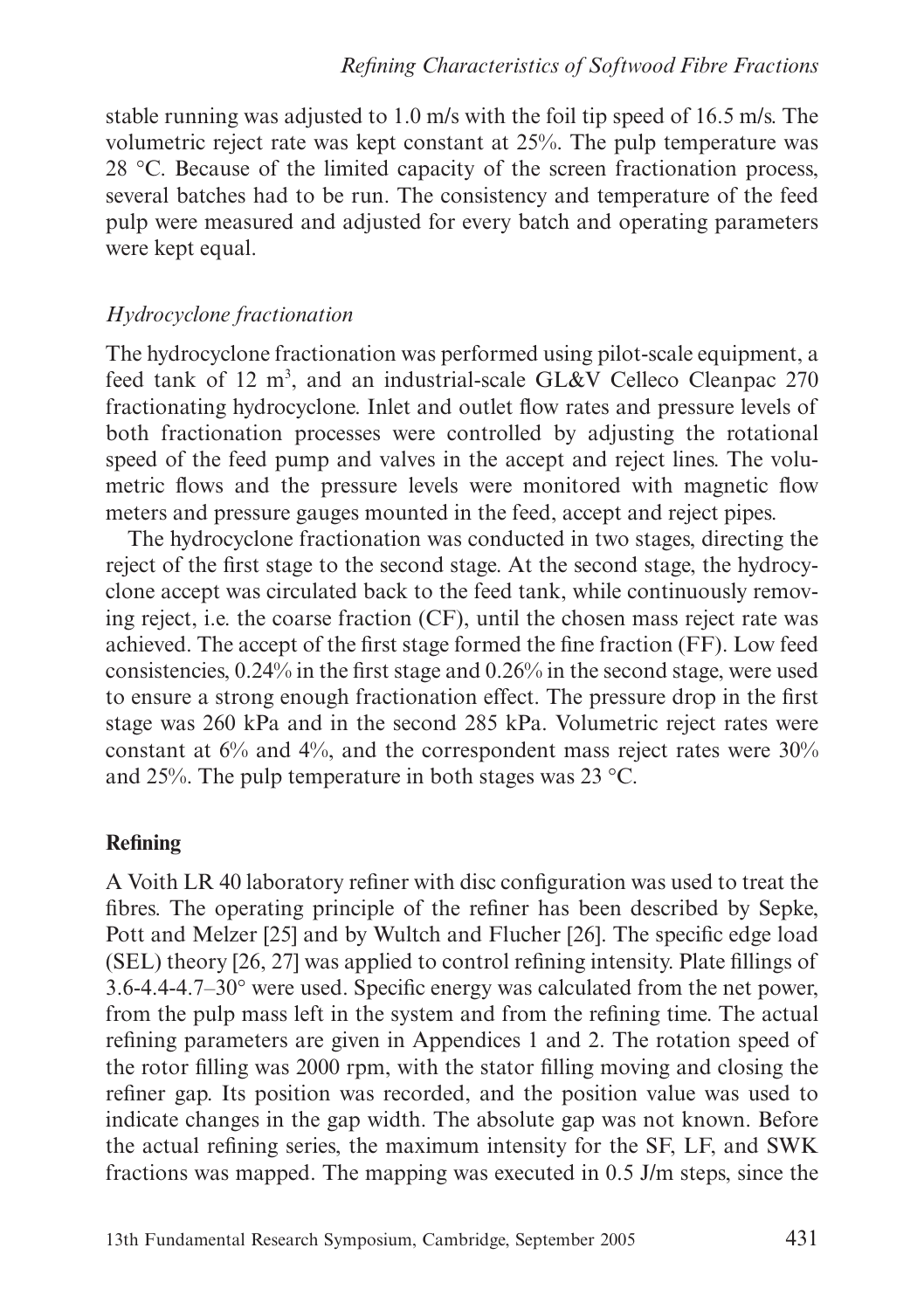amount of fractionated pulp was limited. The accepted maximum intensity was one step downwards from the intensity at which the motor load of the refiner started fluctuating. The fractionation and refining of pressure screenfractionated pulp was executed first and the hydrocyclone-fractionated pulp was produced and refined about 6 months later. Before the hydrocyclone series, the fillings were reconditioned with a mixture of pulp and 320 mesh silicon carbide powder.

To describe the fibre flocculation numerically, the crowding factor (N) of the pulps was calculated based on Equation (1), put forward by Kerekes and Schell [28]. For pulp fibre suspensions it is often convenient to use mass consistency,  $C_m$ , fibre length, *L*, and fibre coarseness,  $\omega$ , to compute *N*.  $C_m$  is expressed in  $\%$ , *L* in m and  $\omega$  in kg/m. *N* was calculated both for unrefined fractions and for refined test points using the measured values presented in Appendices 1 and 2.

$$
N \approx \frac{5C_m L^2}{\omega} \tag{1}
$$

## **RESULTS AND DISCUSSION**

#### **Fractionation**

#### *Pressure screen fractionation*

In pressure screen fractionation, the volumetric reject rate was 25% and the mass reject rate 63%. Thus, the reject thickening factor was 2.5, indicating strong fractionation. The SF fraction had an average fibre length of 2.01 mm, while the LF fraction had a fibre length of 2.45 mm, as shown in Table 1. The fractionation result was reasonable, taking into account the quite narrow fibre length distribution of the original pulp. The corresponding fibre length difference could also be used in industrial fractionation with pressure screens. For capacity reasons, however, elevated feed consistencies would be needed, which results in multi-stage fractionation. As illustrated in Table 1, the CWT and the latewood content of the SF fraction were lower than those of the LF fraction and SKW. Typically, fibre length and coarseness correlate, so that longer fibres are coarser [29]. A part of the fractionation result may originate from the tendency of slotted screen plates to classify fibres of equal length according to their flexibility.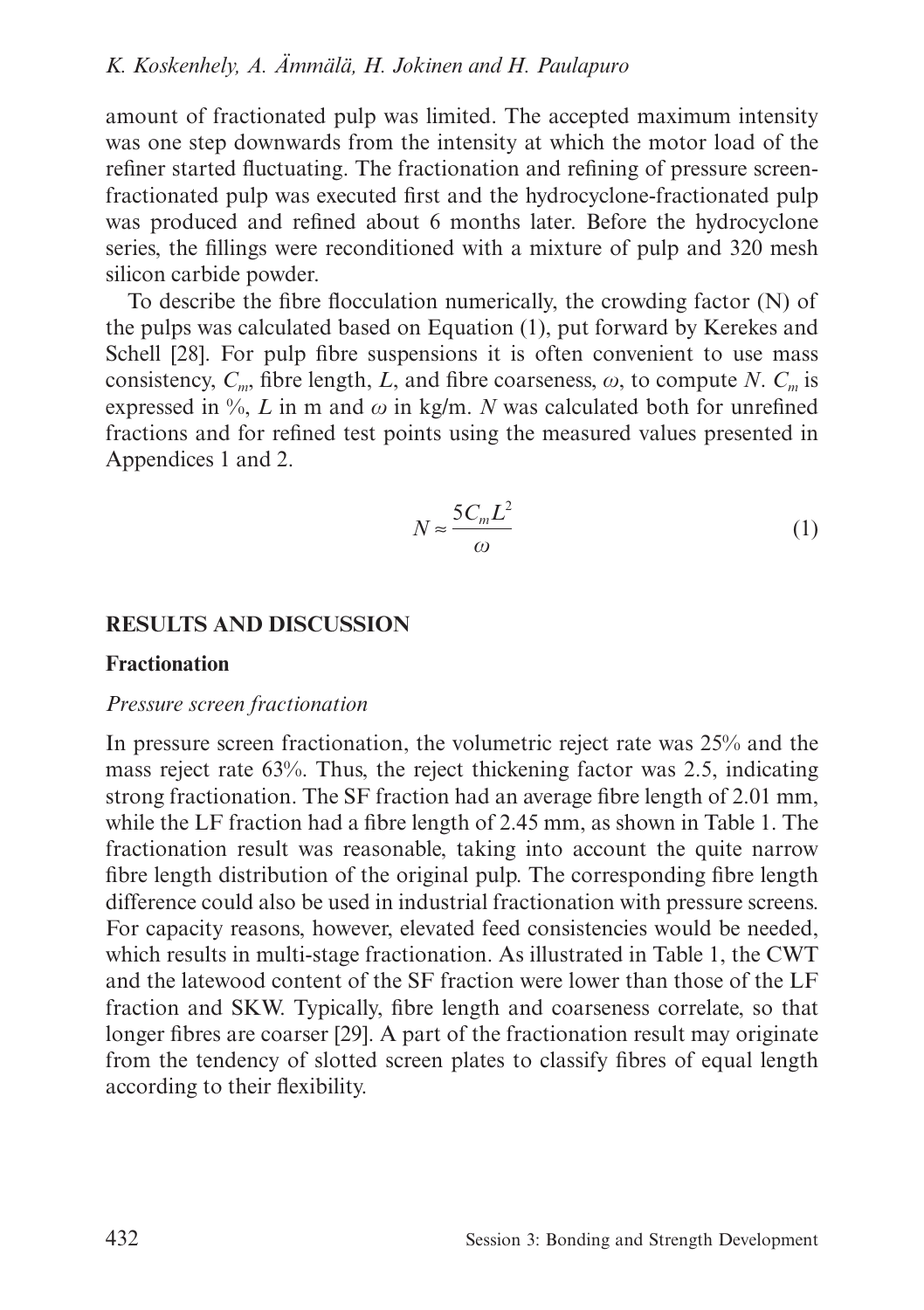| Fraction                      | Fibre<br>length lw<br>(mm) | ness<br>(mg/m) | Coarse-FiberLab ESEM<br><b>CWT</b><br>$(\mu m)$ | <b>CWT</b><br>$(\mu m)$ | <b>ESEM</b><br>Diameter,<br>$(\mu m)$ | Early<br>wood<br>$(\%)$ | Late<br>wood<br>$(\%)$ | Inter-<br>mediate<br>$(\%)$ |
|-------------------------------|----------------------------|----------------|-------------------------------------------------|-------------------------|---------------------------------------|-------------------------|------------------------|-----------------------------|
| Pressure-screen F.            |                            |                |                                                 |                         |                                       |                         |                        |                             |
| Feed pulp,<br>$(SWK_Ps)$      | 2.27                       | 0.158          | 5.90                                            | 2.32                    | 32.96                                 | 80                      | 20                     | 2                           |
| Short-fibre-<br>fraction (SF) | 2.01                       | 0.153          | 5.60                                            | 2.22                    | 33.15                                 | 85                      | 15                     | 3                           |
| Long-fibre-fraction<br>(LF)   | 2.45                       | 0.171          | 6.30                                            | 2.57                    | 32.39                                 | 78                      | 22                     | 2                           |
| Hydro-cyclone F.              |                            |                |                                                 |                         |                                       |                         |                        |                             |
| Feed pulp,<br>$(SWK_Hc)$      | 2.30                       | 0.159          | 6.30                                            | 2.30                    | 32.65                                 | 83                      | 17                     | $\Omega$                    |
| Fine-fraction (FF)            | 2.23                       | 0.158          | 5.95                                            | 2.34                    | 31.83                                 | 83                      | 17                     | $\overline{0}$              |
| Coarse-fraction<br>(CF)       | 2.33                       | 0.196          | 6.40                                            | 2.42                    | 32.21                                 | 74                      | 26                     | $\Omega$                    |

**Table 1** Properties of unrefined feed pulp, SF fraction, LF fraction, FF fraction and CF fraction.

## *Hydrocyclone fractionation*

The volumetric reject rates of the hydrocyclone fractionation stages were 6 % and 4%. The mass reject rates were 30% and 25% and reject thickening factors 5.5 and 6.3, indicating strong fractionation. The total mass reject rate of the two-stage system was 14.5% of the original feed pulp. As shown in Table 1, the coarseness, CWT and latewood content of the CF were higher than those of the FF. The mean fibre lengths of the CF and FF are close to each other. This is an expected result, as a hydrocyclone has been found to fractionate fibres based on their density when fractionating unrefined pulp and based on the specific surface when fractionating refined pulp, and fibre length is in a secondary role in the separation [30].

## **Structural changes in fibres and related handsheet properties**

## *Fibre shortening,*

The fibre shortening for a specific fraction was most severe at the highest intensity. For SF the critical refining intensity enhancing fibre shortening was 2.4 J/m, and for all the other fractions 3.7 J/m, as illustrated in Figure 1.

Fibre breaking by tensile-type stress has been proposed as the mechanism behind fibre shortening. Page [31] has stated that fibre flocs are trapped and compressed between bar surfaces, that fibre shortening is due to the high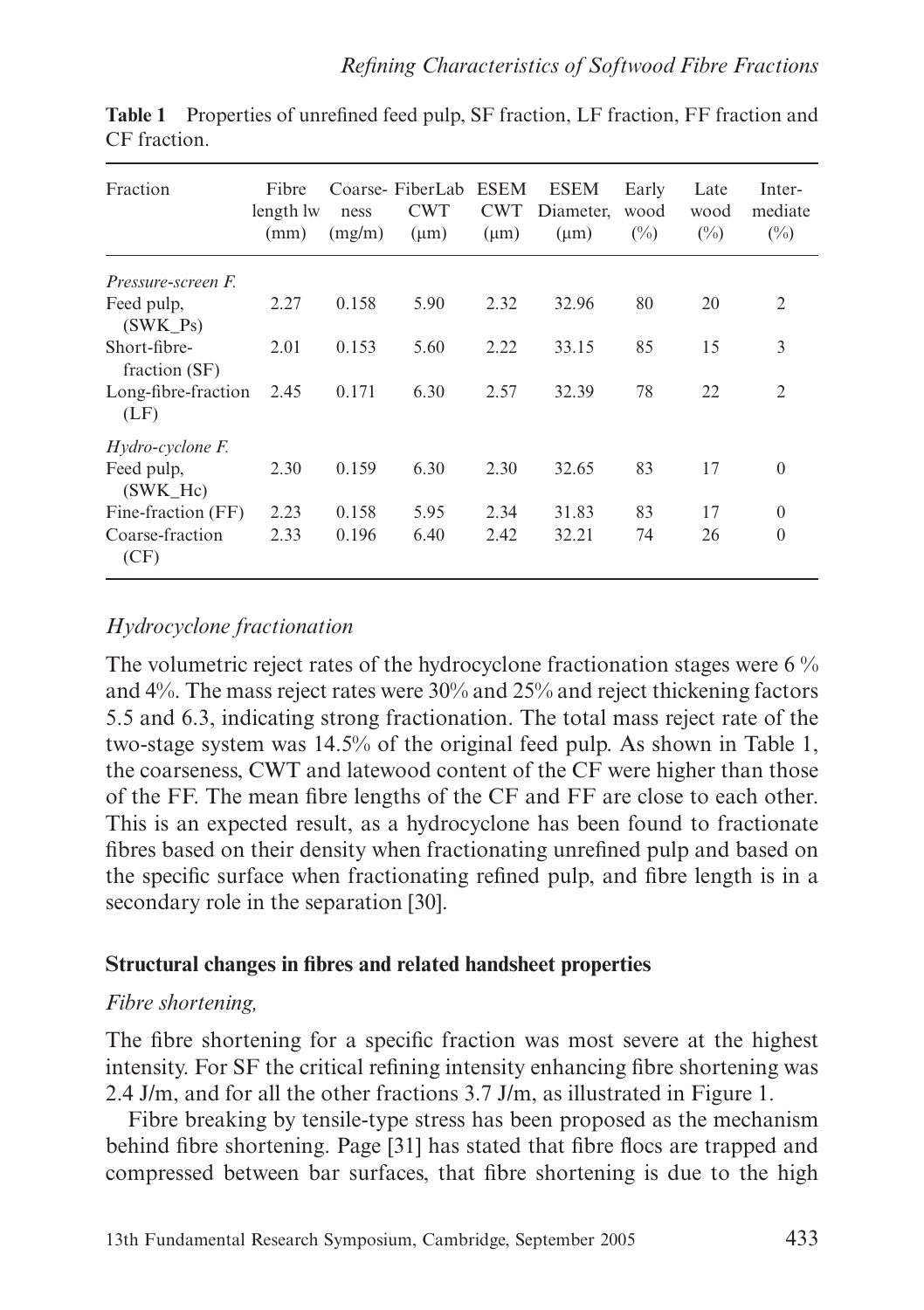

**Figure 1** Effect of specific energy and intensity on average fibre length of pressure screen fractions.

tension of fibres in the centre of the floc caused by shear forces, and that this tension may exceed the fibre strength. Kerekes and Olson [32] have concluded that fibre rupture is a single-event phenomenon rather than a fatigue process. Stephansen [33] has suggested that cutting is due to squeezing of fibres between the bars, and that the actual bar edge is not sharp enough to actually cut the fibres. Stephansen [34] confirmed this by replacing the leading edge by vulcanized rubber; fibres appeared to accumulate on the rubber edge but they were increasingly broken between the narrower metal section of the bars and the bedplate. However, he also found that increasing speed of the laminar pulp flow which hits the edge decreases the amount of fibrage. It appears that the role of the actual bar edge in trapping the end of the fibre or the fibre floc and in causing tension stress still remains partly unclear. Mckenzie and Prosser [16] showed that merely moving a fibre floc back and forth between two microscope slides under pressure may shorten the fibres. On the other hand, studies of abrasive filling surfaces have shown increased fibre shorten-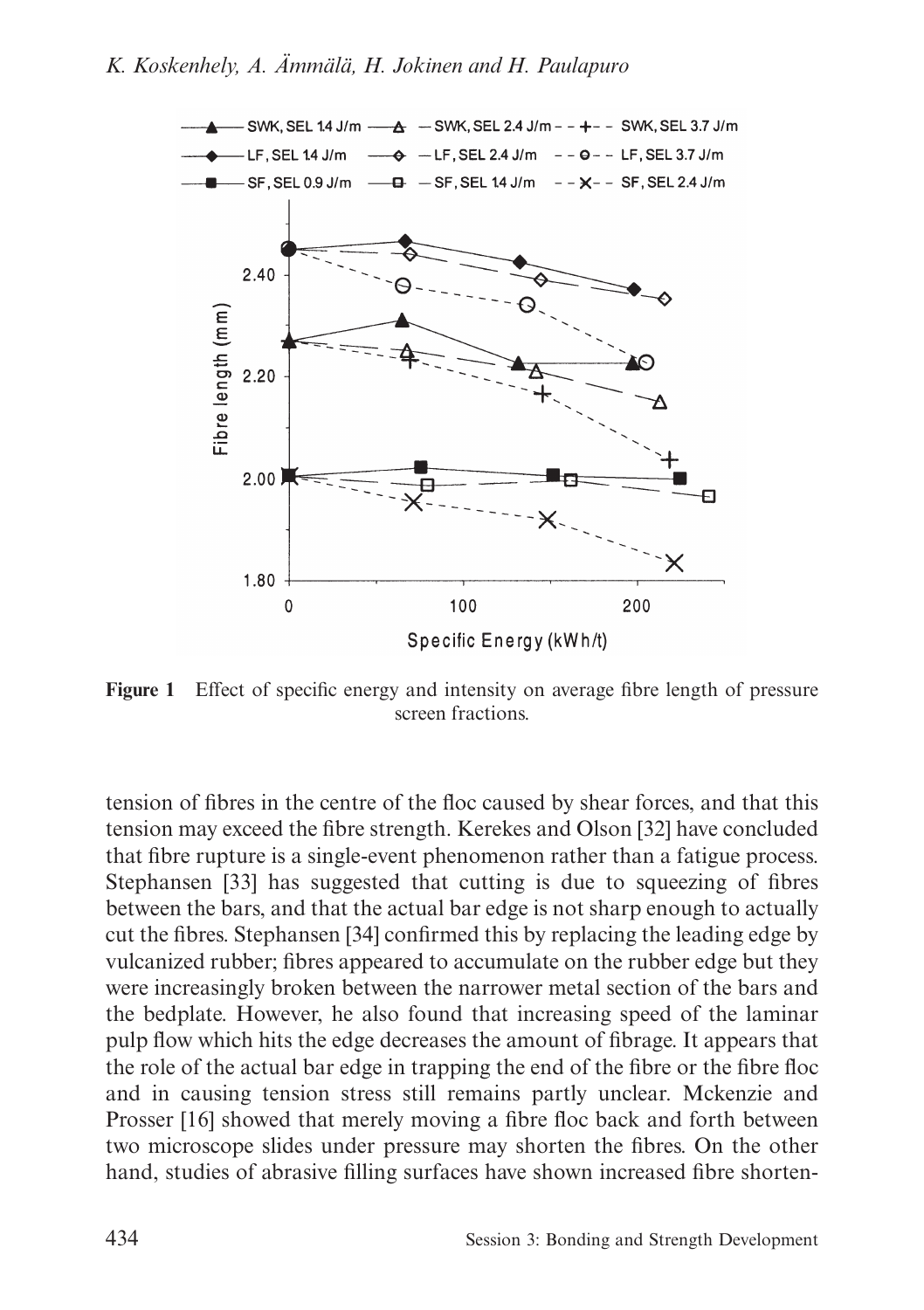ing. In order to avoid excessive fibre shortening, the role of the bar microprofile, i.e. bar edge roundness and roughness, in fibre shortening should be studied further.

# *Fibre swelling*

The specific energy proved to be the parameter explaining the opening of the pores of the fibre cell wall for all fractions. An increase in specific energy increased the amount of pores whose size was above approximately 50 nm, and the total amount of water held in the cell wall also correlated with specific energy. Interestingly, the type of fraction or refining intensity applied did not affect the opening of micropores nor the level of total fibre swelling. An example is given in Figure 2 which shows the pore size distribution of pressure screen fractions refined at 2.4 J/m intensity.

The most intense increase in swelling occurred at the beginning of refining,



**Figure 2** Characteristics of pore size distribution and fibre saturation point of pressure screen-fractionated pulp. Fractions refined at 2.4 J/m intensity.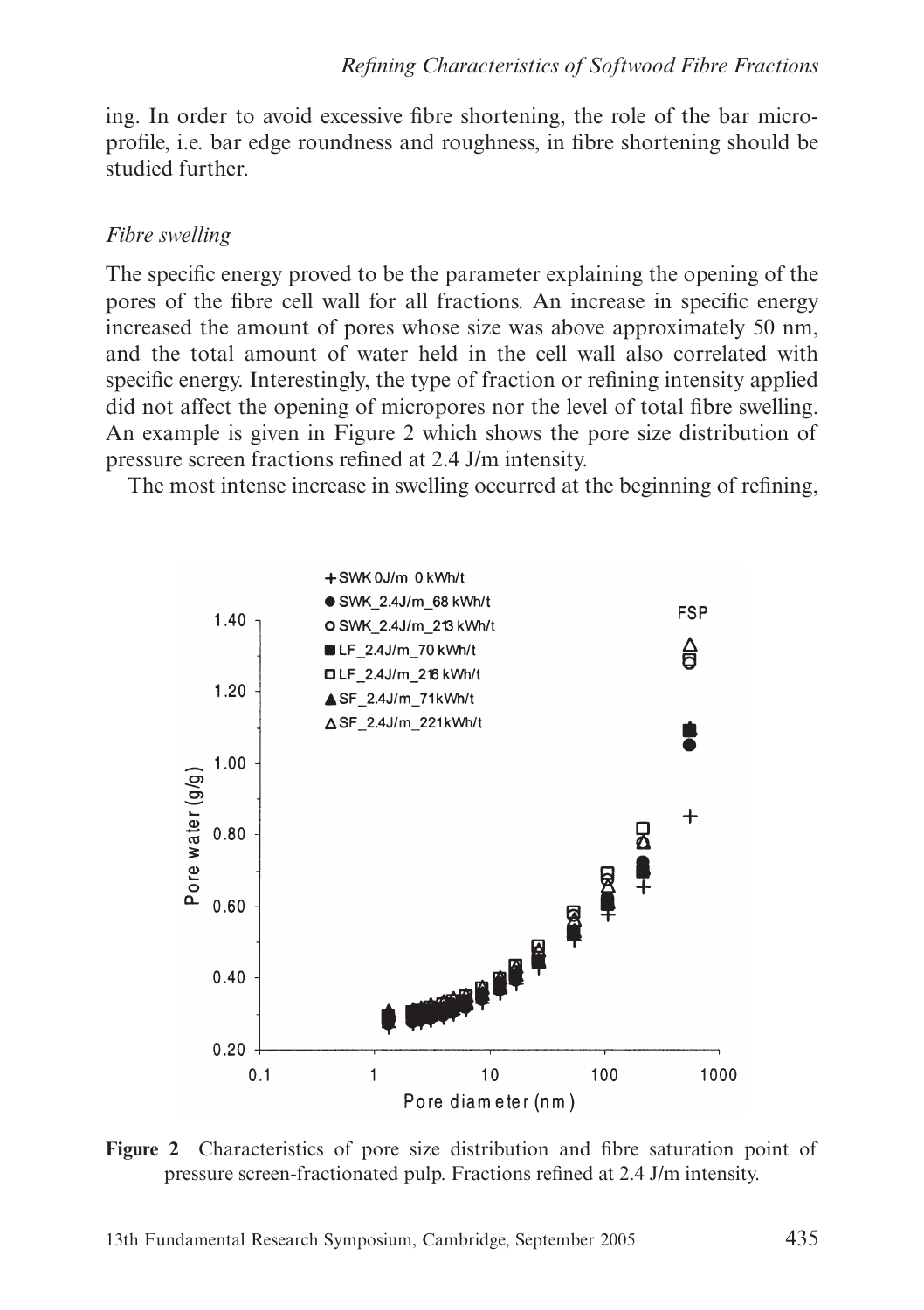

**Figure 3** FSP versus specific energy of all the fractions. The symbol SWK\_Hc refers to the feed pulp for the hydrocyclone fractionation and SWK\_Ps to the feed pulp for the pressure screen fractionation.

and later the slope angle of the swelling curve measured by FSP decreased slightly. Figure 3 shows the fibre saturation point versus specific energy for all fractions refined at different intensities. Nanko et al. [35] called the former phase initiation and the progress of S1 and S2 delamination. When refining energy is increased further, external fibrillation continues, and presumably part of the fines that are generated as external fibrils are loosened from the fibre frame. In a study conducted by Stone et al. [36], kraft fibre walls were found to swell slightly at the start of refining and then remain constant.

Fibre swelling is important for the development of sheet density and tensile strength. On the other hand, specific energy is a combination of the number of impacts and their intensity [37, 38]. In view of this, increased swelling and tensile strength are achieved most energy-efficiently at the highest possible intensity and with a low number of impacts. However, increased refining intensity may be detrimental to fibre length, which impairs strength. For the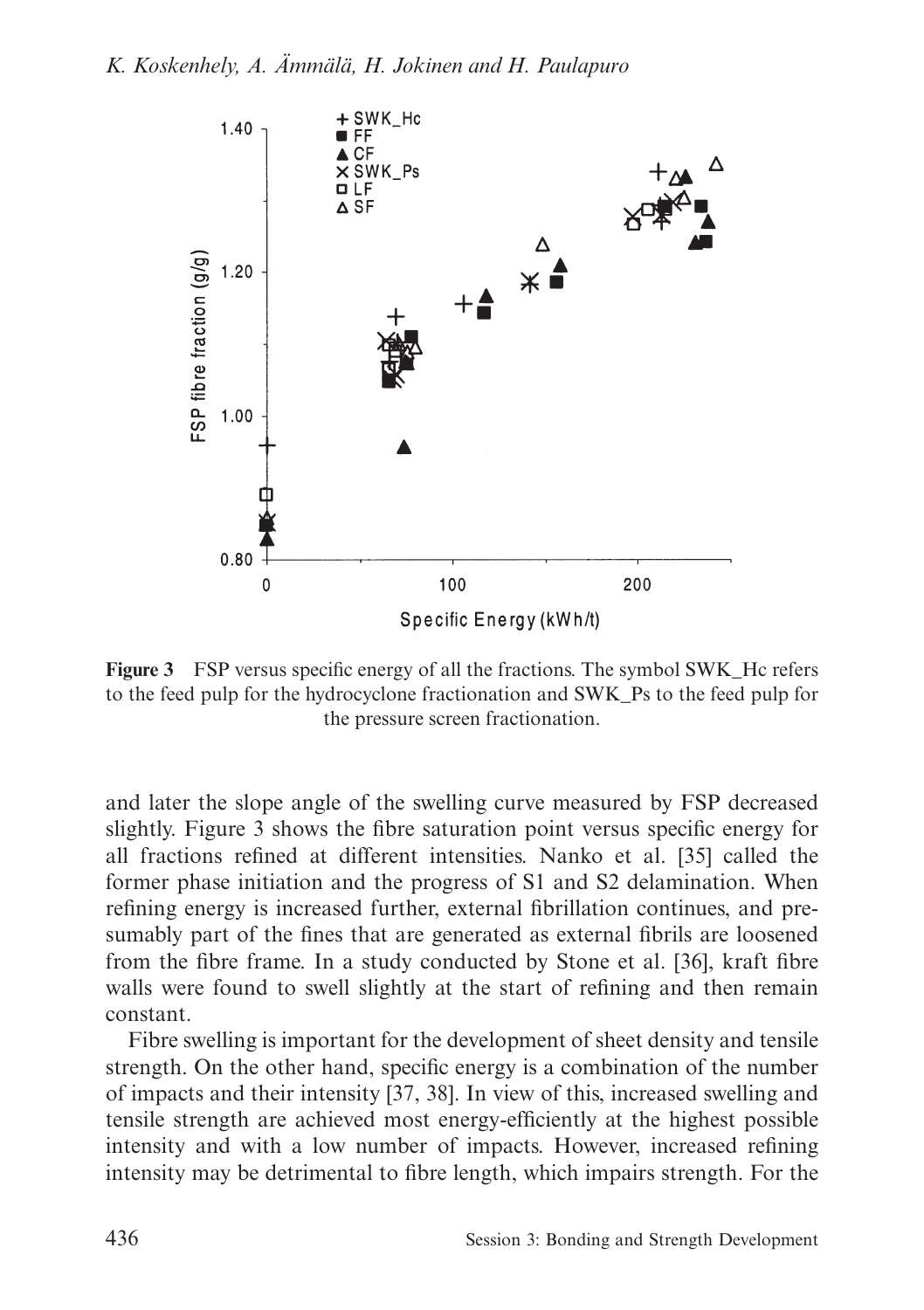mechanical treatment made in a low-consistency refiner with symmetric bars and grooves the dilemma remains whether the number of impacts could be increased energy-efficiently. Increasing pheripheral speed would be a theoretical option, but in this case the no-load power would increase too.

# *Other structural changes: coarseness reduction, fines formation, and Shopper Riegler of pulp*

The CF fraction displayed a greater tendency to form fines than FF. Most of the fines values were measured at 2.4 J/m, and only for hydrocyclone fractions. Fines values measured at 3.7 J/m did not indicate a greater tendency to form fines. Increased specific energy increased the fines amount of CF, FF and SWK at over 100 kWh/t specific energy. The results are in accord with those given in Paavilainen's [1] study, though the accuracy of the fines measurements of this study was comparatively rough. According to Paavilainen [1], an increase in cell wall thickness makes the fibres more susceptible to fines formation, external fibrillation and fibre shortening.

Fibre coarseness decreased strongly when CF was refined at a high intensity of 3.7 J/m. Interestingly, FF refined at low intensity and high specific energy gave the lowest coarseness value of all the points, but this was not reflected as increased fines or increased Scott internal bond strength. All in all, intensity did not affect coarseness systematically as it affected fibre length; instead coarseness was mainly reduced by specific energy. At high specific energy, low-intensity refining at 1.4 J/m produced a slightly lower Shopper Riegler value for LF, CF and FF.

# *Impact of fibre structural changes on handsheet properties*

Refining increases fibre swelling, which further increases sheet density, which appears best to explain the tensile strength of all the fractions. Figure 4 illustrates tensile strength versus sheet density for all the fractions. In addition to swelling of fibres due specific energy, the development of handsheet density appeared to depend partly on some other mechanism, since at the same FSP the CF fraction gave slightly lower density. The greater cell wall thickness and fibre stiffness of CF possibly affected the conformability of fibres when the sheet was formed, though stiffness was not actually measured.

Both the tear strength of an unrefined fraction and the maximum tear of refined fractions depended on the type of fraction used. Both SF and FF had high unrefined tear, but when a low specific energy of 75 kWh was applied, the maximum tear did not increase to the level of LF and CF, which gave the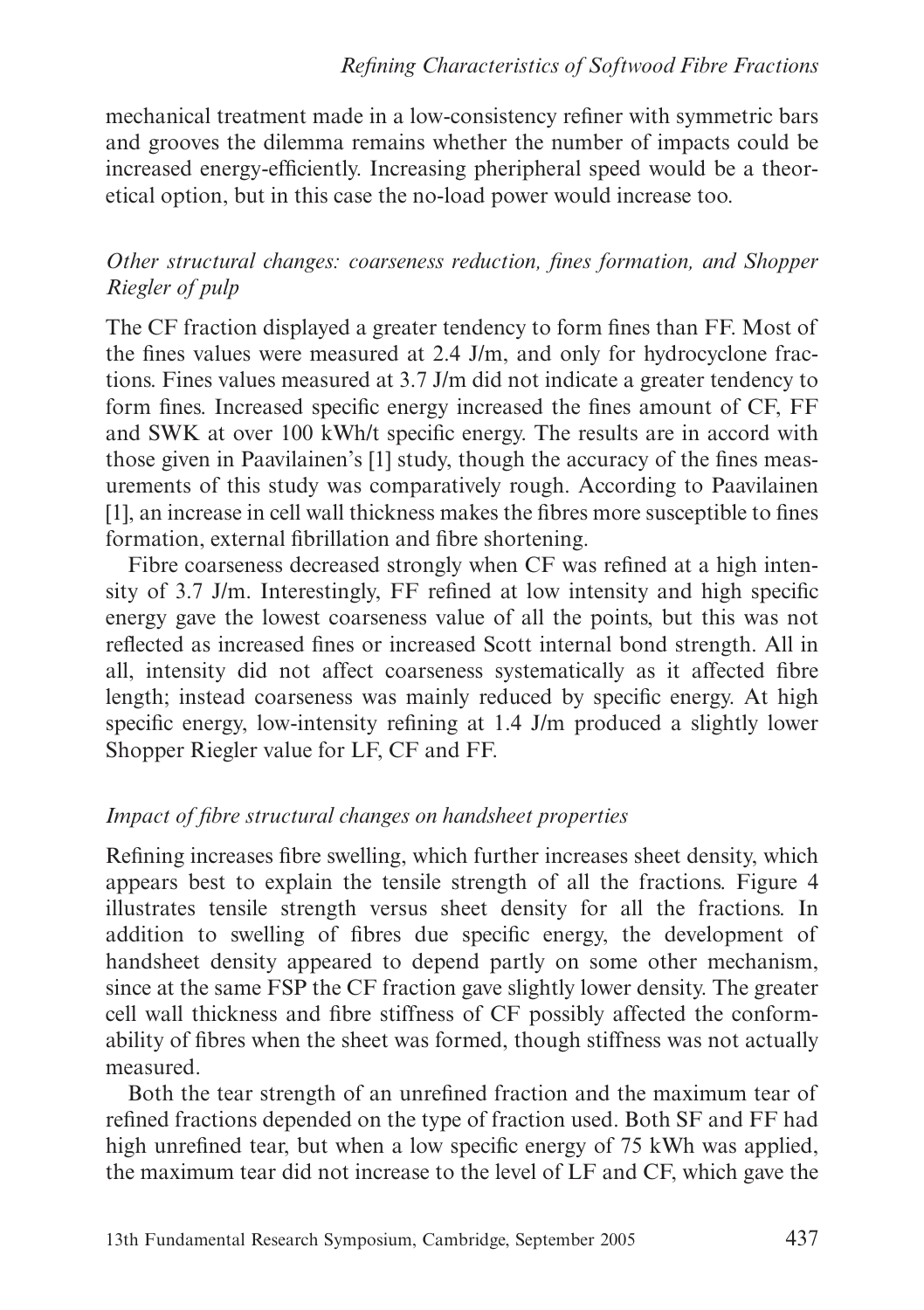

**Figure 4** Tensile strength versus apparent density.

highest tear values. Whether the maximum tear of SF and FF may have developed already below 75 kWh/t could not be concluded. Simultaneously, SF and FF had lower coarseness than LL and CF, but the zero-span tensile strength of FF did not differ from the zero-span strength of CF. Paavilanen [1] concluded that a coarse fraction gives a higher tear than a fine fraction. Jones et al. [4] found the same type of result; at a given freeness, a latewood fraction gave higher tear strength.

Increased fibre shortening was detected at the highest refining intensity. However, higher intensity affected tear only at a high specific energy, and only for LF, CF and SWK fractions. In addition, CF showed lower maximum tear when it was refined at the highest intensity. Simultaneously, the CF fraction also experienced the strongest coarseness reduction, which was also reflected as reduced zero span tensile strength at higher specific energy. Seth and Page [39] have reported that among fibres with similar strength, coarser fibres produce sheets with higher tearing resistance, and that in a poorly-bonded sheet tearing resistance depends more on fibre length than on fibre strength.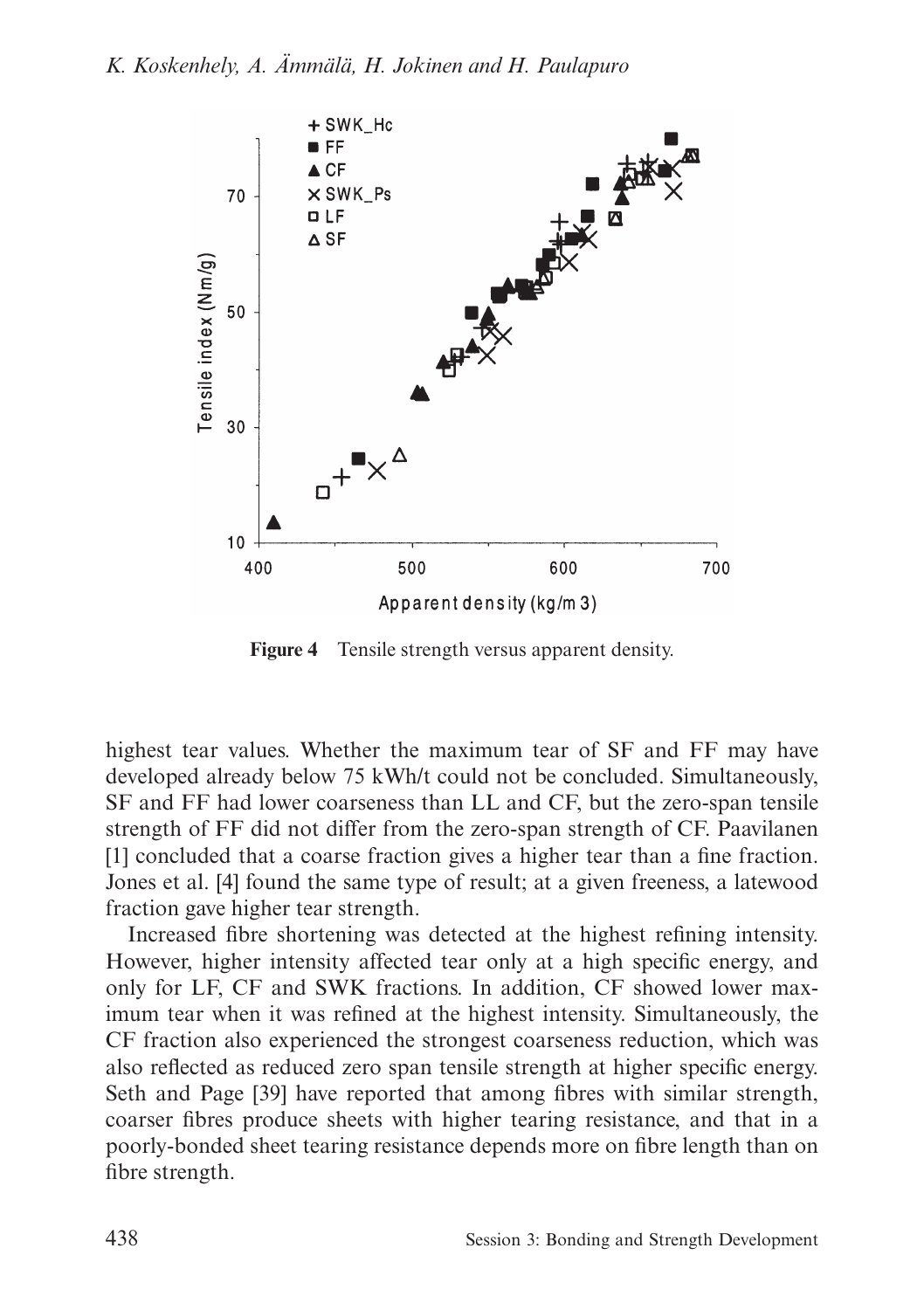## **Handsheet properties indicating papermaking potential**

Figure 5 shows the tensile index versus SR for pressure screen fractions. When a low amount of specific energy (66–80 kWh/t) was applied to the LF fraction at a low intensity of 1.4 J/m, tensile strength increased the most. The tensile strength of the LF fraction increased from 19 to 54 Nm/g, whereas the tensile strength of the SF fraction increased from 25 to 54 Nm/g, even when a little more energy was applied. In addition, the dewatering resistance of the 198 kWh/t refined LF fraction reached about the same level as that of the 162 kWh/t refined SF fraction. It should be noted that the SR of the unrefined LF fraction was the lowest; for unrefined pulp the difference between LF and SWK was 1.5 units. At low-intensity refining of hydrocyclone fractions, the dewatering resistance-tensile strength relationship was not significantly affected by the type of fraction, but mainly by specific energy.

The CF fraction needed a higher energy input both to increase SR and tensile strength. At the same specific energy, the tensile strength of CF was lower than that of FF, but the density and tensile strength of the coarse fraction could be improved by increasing the specific energy input. At the



**Figure 5** Characteristics of dewatering resistance (SR) – tensile index combination of pressure-screen fractions. The best intensity for the specific fraction was selected.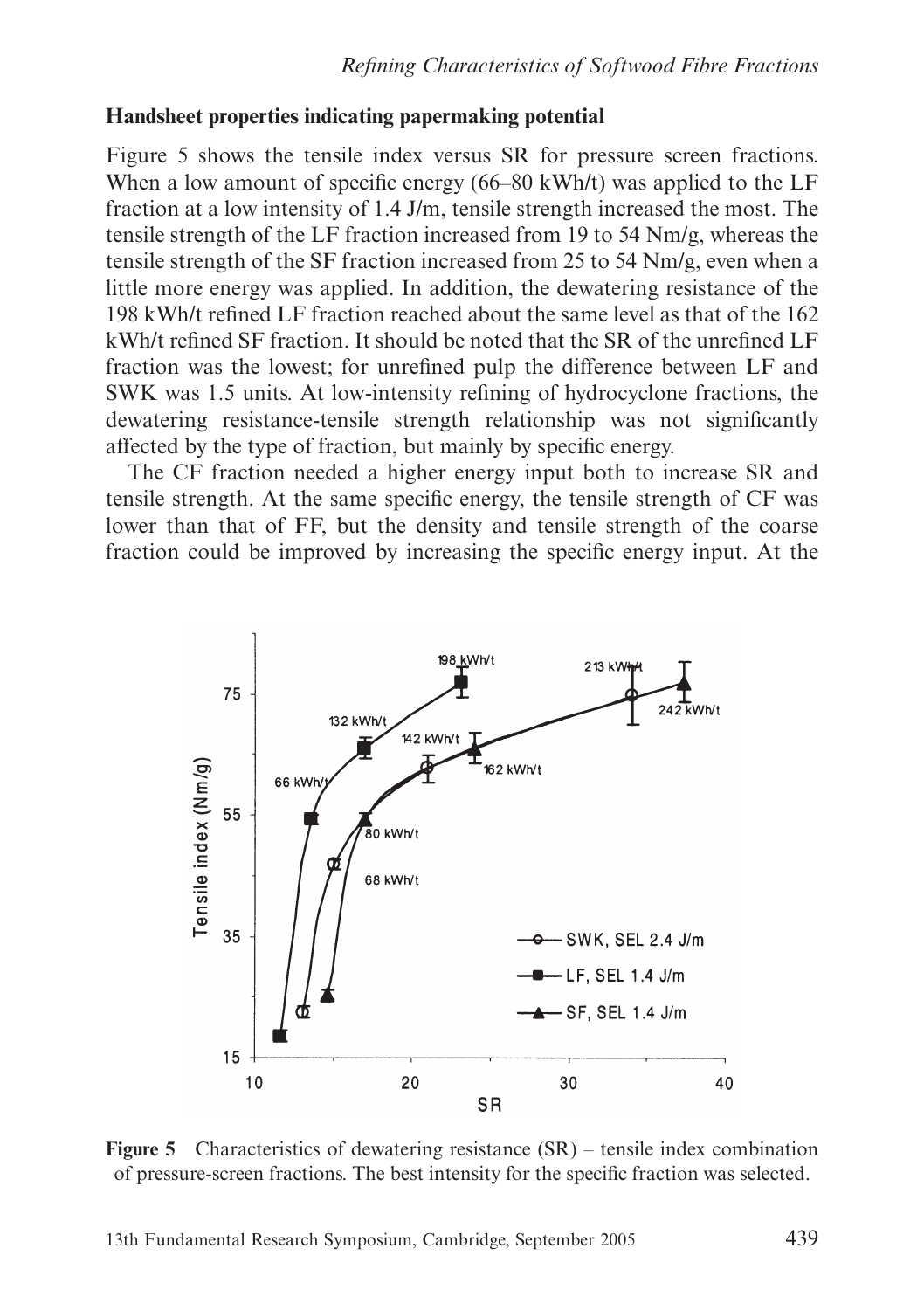same tensile strength, the light scattering coefficients of FF and SWK were higher than that of CF. In a study by Vomhoff and Grundström [2], similar behaviour is reported. At a given strength level, the light scattering of the fine fraction is higher, which is favourable for the optical properties of the sheet. Paavilainen [1] explains the difference in light scattering between coarse and fine fractions by the different number of fibres in a sheet of a specific grammage. The number of coarse fibres is lower and there are fewer scattering surfaces.

Figure 6 shows apparent density versus roughness of pressure-screen fractions. At a given density, the roughness of the untreated and mildly refined SF fraction was lower than the roughness of the two other fractions. When the amount of refining of SWK was increased, its roughness approached the values of the SF fraction. Since refining the pulp further will increase the dewatering resistance and the risk of bulk loss, it would be advisable to refine



**Figure 6** Characteristics of density-Bendtsen roughness combination of pressurescreen fractions.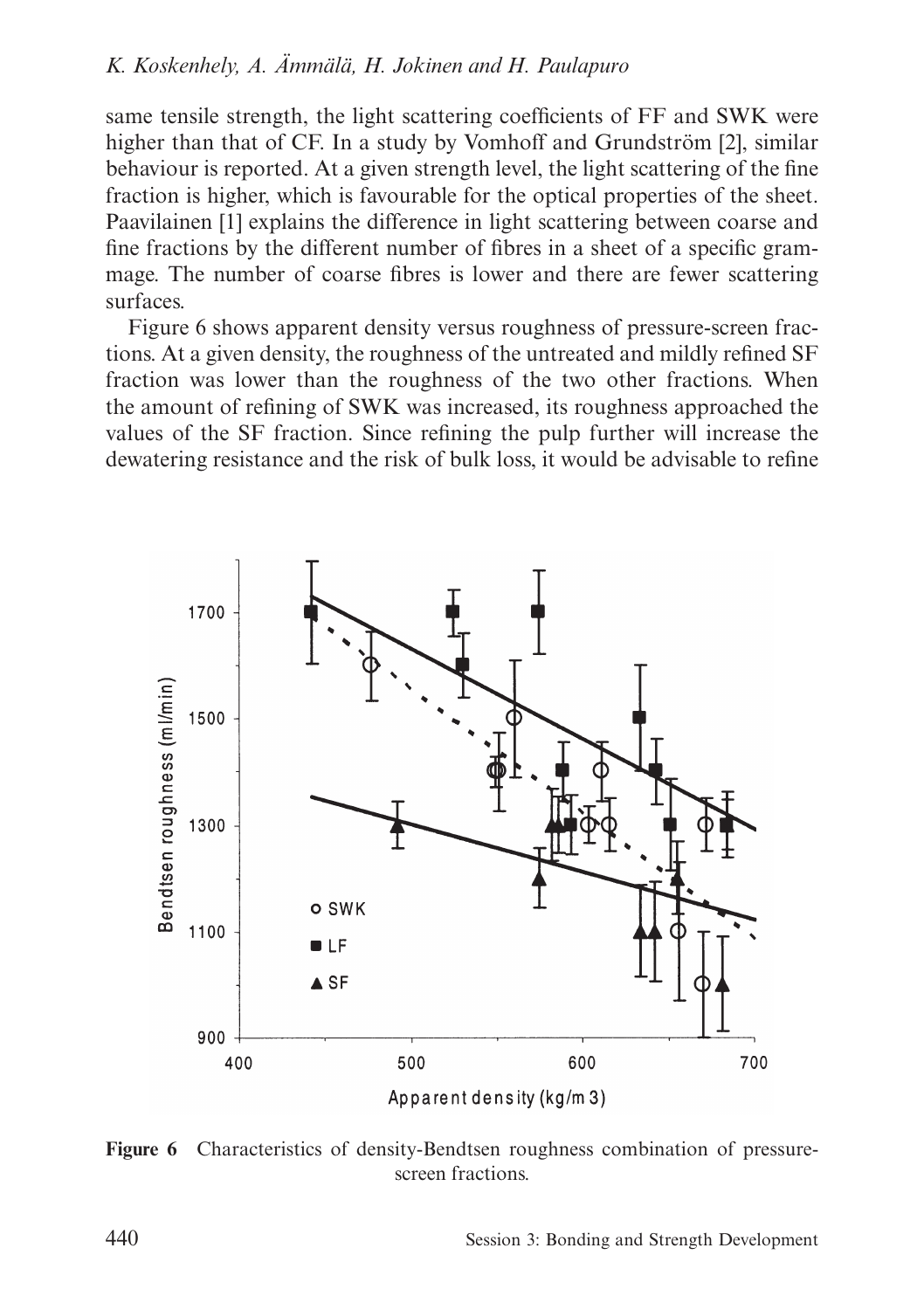the SF fraction only mildly, and thus maintain a low dewatering resistance and yet obtain sufficient smoothness. In addition, a mild specific energy input results in a significant strength improvement. A short-fibre-type component could be utilised to improve the surface smoothness for example of a layer of multiply paperboard. When the Bendtsen roughness and permeability of handsheets produced from hydrocyclone fractions were compared at a given density, no improvement in these properties was detected between the different fractions.

## **Refiner behaviour**

## *Impact of refining intensity on gap*

Figure 7 illustrates how the position of the stator changed when refining intensity and specific energy for pressure screen fractions were varied. At a given intensity, the gap of SF was narrowest. At an intensity of 1.4 J/m, the average gap was 66 μm narrower for the SF fraction than for SWK, and for



**Figure 7** Changes in gap width (position of stator) for pressure-screen fractions refined under varying intensity and specific energy.

13th Fundamental Research Symposium, Cambridge, September 2005 441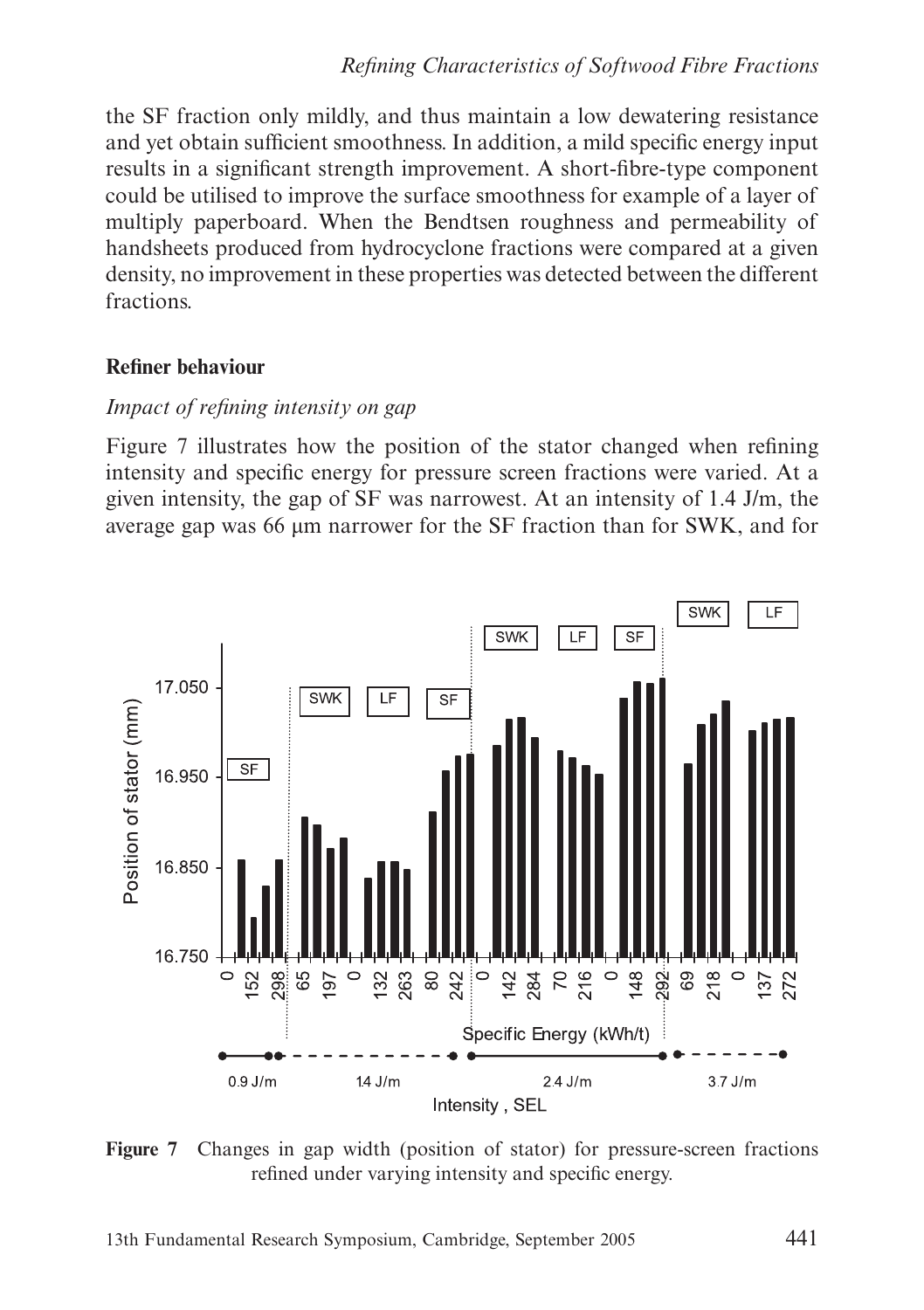the LF fraction the average gap was 106 μm wider than for the SF fraction. At a refining intensity of 2.4 J/m, the corresponding differences were 50 and 86 μm.

After fractionation, the pressure screen fractions differed mainly by fibre length, but a slight increase in coarseness and CWT for LF was detected. The average fibre length for LF was 2.45 mm, for SF 2.01 mm, and for SWK 2.27 mm. The correspondent coarseness values were 0.171 mg/m, 0.153 mg/m, and 0.158 mg/m. The cell wall thickness for LF was 2.57 μm, for SF 2.22 μm, and for SWK 2.32 μm mm, as shown in Table 1. Moreover, the consistency of pressure screen pulp varied because of pulper leakage. All these parameters affect flocculation. A visual assessment of the SF pulp and the calculated  $N =$ 543 for unrefined pulp samples suggested a lower tendency to flocculate for the SF fraction. In Figure 8 the stator position is plotted against the crowding factor. The treatment of SF occurs in a narrower gap range at both intensities. Thus, the level of flocculation indicated by the crowding factor might be an appropriate indicator of major differences in the gap for fractions



**Figure 8** Crowding factor versus position of stator for pressure-screen fractions at refining intensities of 1.4 and 2.4 J/m.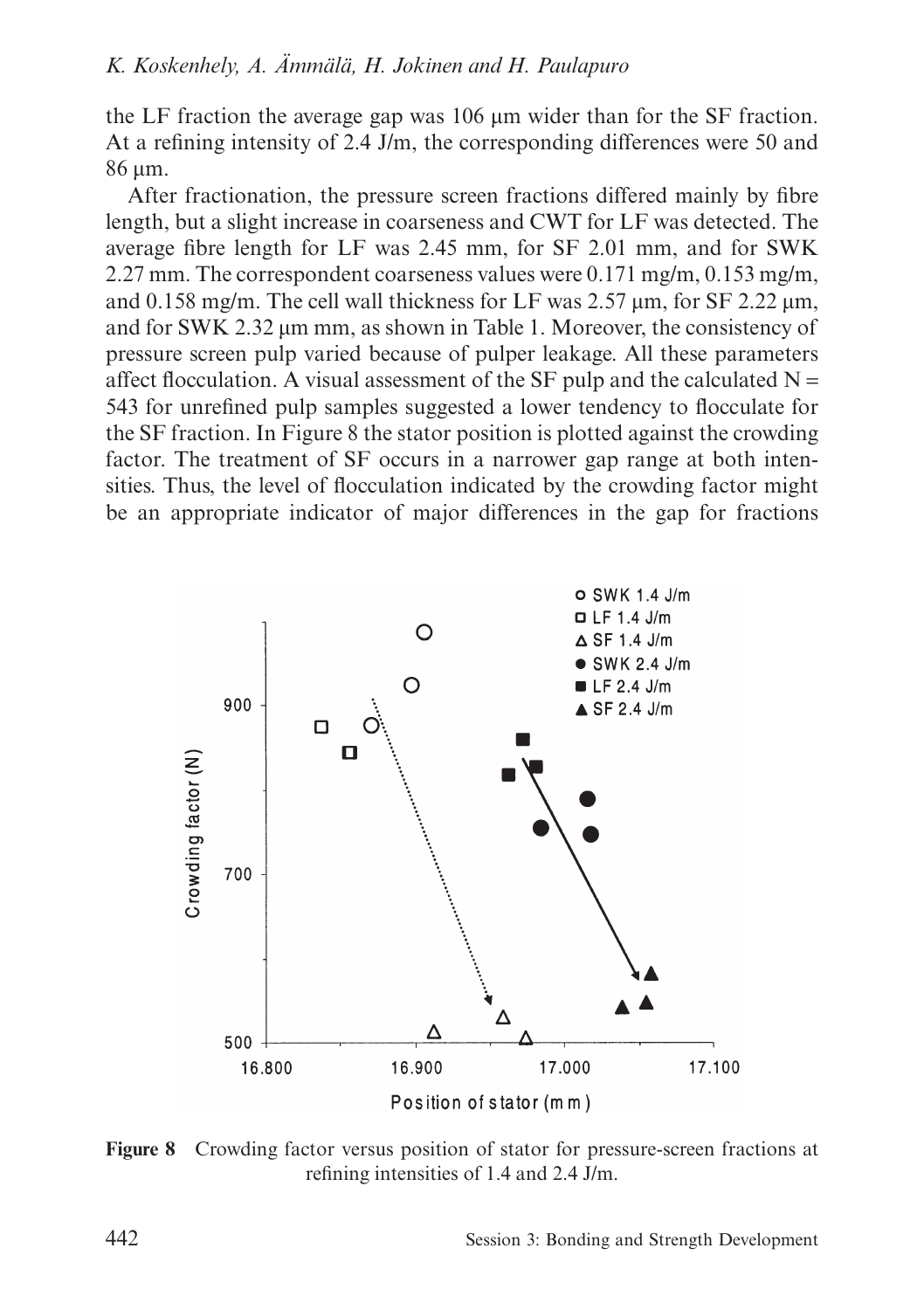differing mainly in fibre length and less in coarseness. Whether consistency variations affected the gap significantly is difficult to conclude. The uncertainty related to this is discussed at the end of this section.

The hydrocyclone fractions differed mainly in terms of coarseness. The coarseness for CF was 0.196 mm, for FF 0.158 mm, and for SWK 0.159 mg/ m. The correspondent fibre length values were 2.33 mm, 2.23 mm, and 2.30 mm. The cell wall thickness for CF was 2.42 μm, for FF 2.34 μm, and for SWK 2.30 μm. For the hydrocyclone fractions, visual assessment did not suggest differences in flocculation. However, the calculated  $N = 661$  for the unrefined CF fraction suggested lower flocculation than of the feed pulp. The lower calculated number of contact points per fibre for CF was due to increased coarseness.

Figure 9 shows the position of the stator of the hydrocyclone fractions at a refining intensity of 1.4, 2.4 and 3.7 J/m and at varying specific energy. At a given intensity gap behaviour was not fraction-specific as it was for the pressure screen fractions. Only at the highest intensity the gap was wider when CF



Intensity, SEL

**Figure 9** Changes in gap width (position of stator) for hydrocyclone fractions refined under varying intensity and specific energy.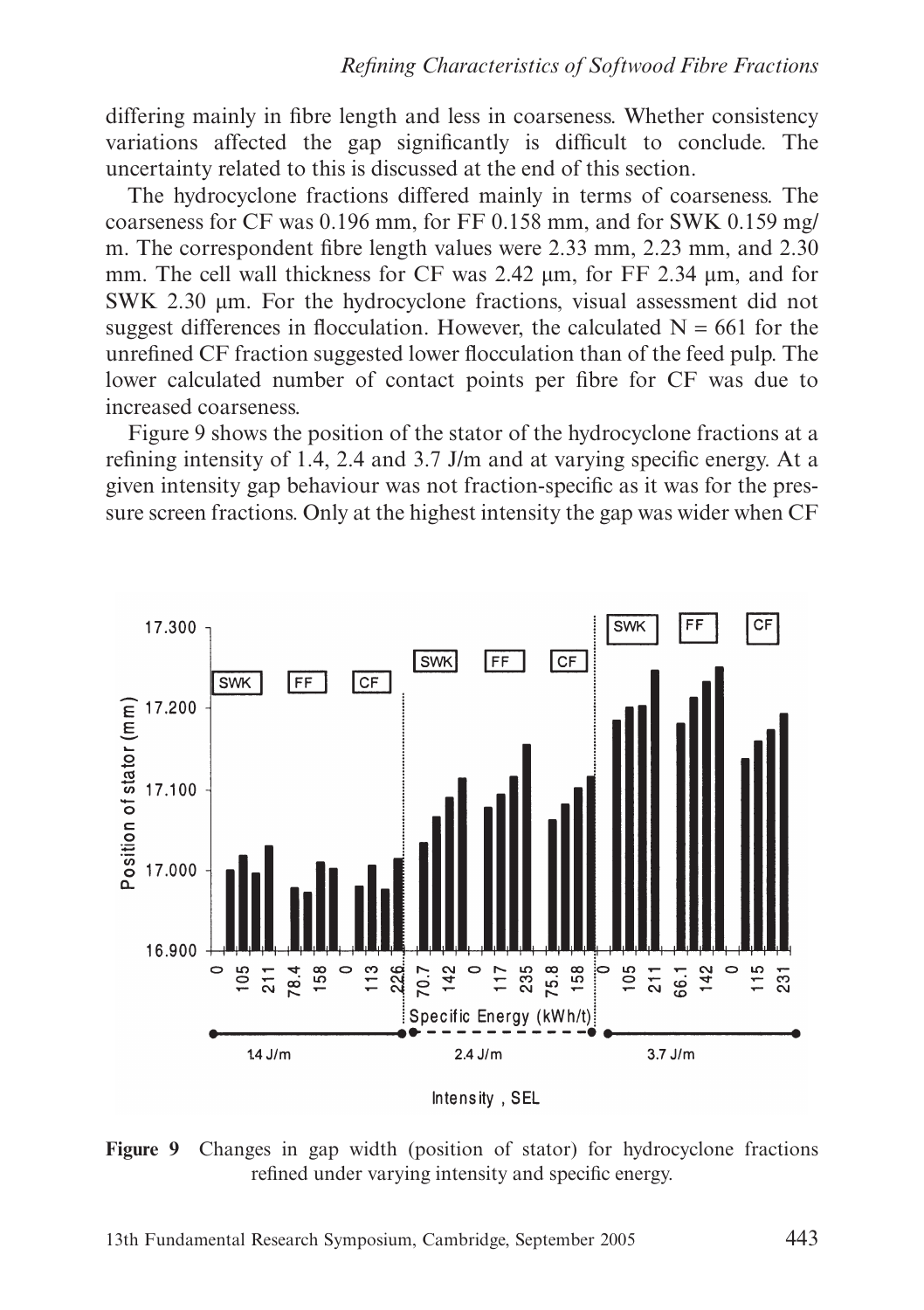was refined. If compared against FF, the gap of CF was 55 μm wider. The gap behaviour may indicate that at high intensity, and therefore under the high stress imposed by bar surfaces, also the coarseness and cell wall thickness of fibres have a role in determining the gap.

# *Maximum intensity*

In addition to the fraction-specific gap at a given intensity, the maximum load-carrying capacity was found to be different for the SF fraction. When the maximum refining intensity for pressure screen fractions was mapped, the results showed that the maximum intensity for both the SWK and the LF fraction was approximately 3.7 J/m, while the maximum intensity for the SF fraction was approximately 2.4 J/m. The maximum intensity-carrying capacity of the SF fraction was found to be close to the "universal" intensity 2.0–2.5 J/m often recommended for softwood refining. In contrast to the pressure screen fractions, all the hydrocyclone fractions tolerated the intensity of 3.7 J/m.

As a result, for fractions which differ mainly in terms of fibre length, the crowding factor could serve as a first indicator in selecting a suitable refining intensity, because at a given intensity the lower crowding factor of SF predicted relatively well the reduction in the gap. The argument for using the crowding factor instead of fibre length, which later is shown to correlate to a certain extent with the gap when specific energy is increased, relates to the possible process variations which can change the fibre flocculation but not the fibre length. Consequently, the magnitude of the gap may relate to floc compressibility. This phenomenon is discussed in more detail in the section entitled "Discussion on mechanism behind gap behaviour".

# *Impact of specific energy on the gap*

A low refining intensity of 1.4 J/m caused the properties of all fractions to develop favourably, and SF could be refined at a very low intensity of 0.9 J/m. Furthermore, the tensile strength-dewatering relationship was most prominent at low-intensity refining. Interestingly, when the gap behaviour of FF, CF, and SWK was analysed, when they were refined at a low intensity of 1.4 J/m, the gap did not decrease as a function of the increase in specific energy. The SF fraction refined at 0.9 J/m and the LF fraction refined at 1.4 and 2.4 J/m showed a similar unexpected trend. The bars in Figure 7 and 9 illustrate this phenomenon. However, the gap decreased as a function of specific energy at medium 2.4 J/m, or high 3.7 J/m refining intensity, except that for LF the decrease was only seen at a high refining intensity of 3.7 J/m. A decrease in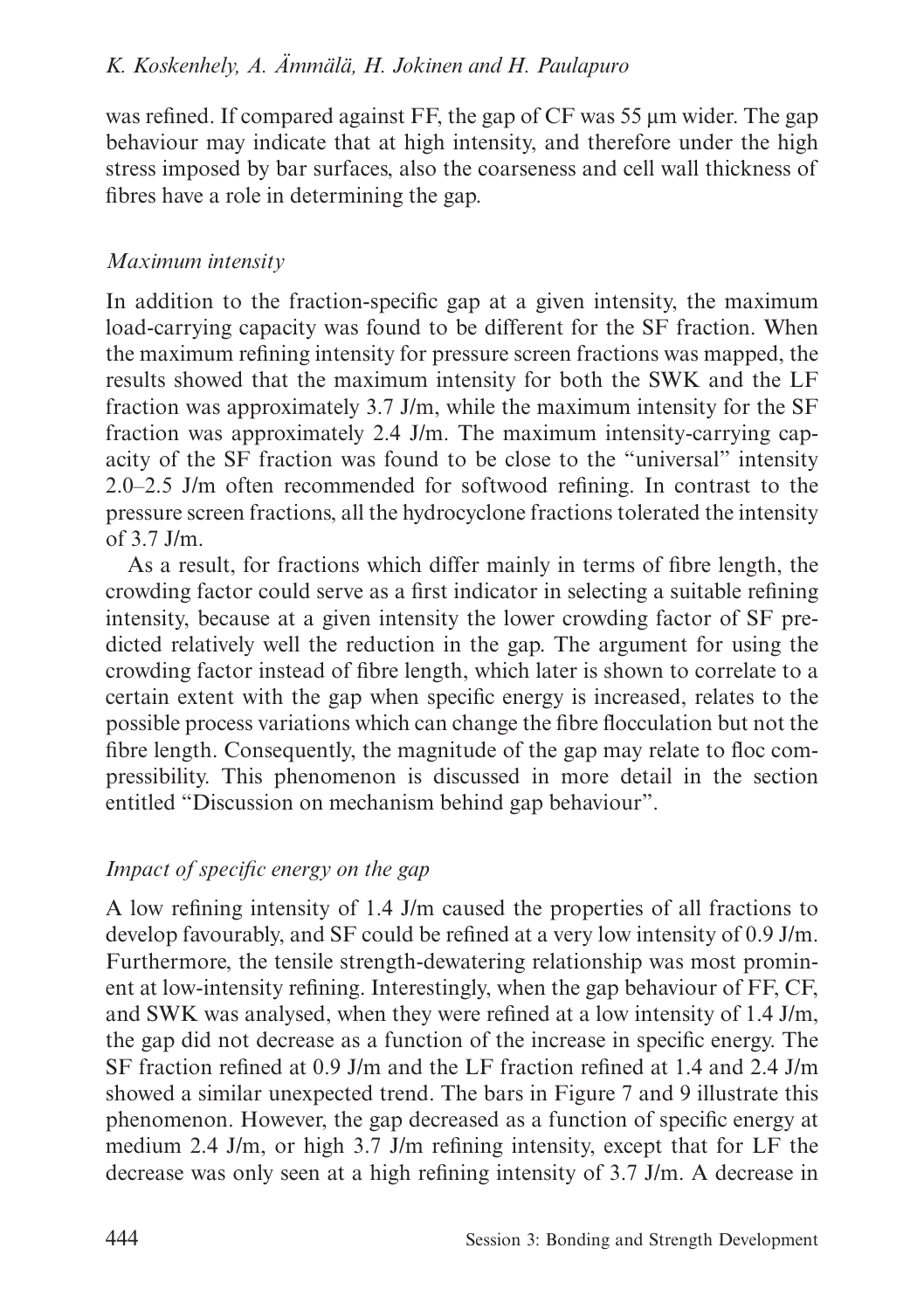the gap due to increased specific energy has been reported by several authors [40, 15, 41, 42, 43, 44]. Therefore, the gap development due to increased specific energy found in the present study must indicate that something in the floc network structure and in the components affecting its ability to resist compression remains more stable at low-intensity refining.

The development of average fibre length, the crowding factor and coarseness versus the gap were analysed in order to detect a possible correlation. Among the fibre properties studied, the most prominent parameter affecting the gap was the fibre length. The average fibre length indicated the best correlation with gap changes at medium 2.4 J/m and high 3.7 J/m intensity for FF, CF and SWK fractions, and at medium 1.4 J/m and high 2.4 J/m intensity for SF, and at high intensity for LF. An example is given in Figure 10, in which the fibre length of CF versus the position of the stator is shown at varying specific energy. The correlation coefficients are satisfactory, but the number of points is too small to warrant a final conclusion. Range [44] has reported that "the gap maintained under given pressure is related to the fibre length of pulp and fibre shortening is one of the main factors contributing to



**Figure 10** Average fibre length of refined CF versus the position of the stator.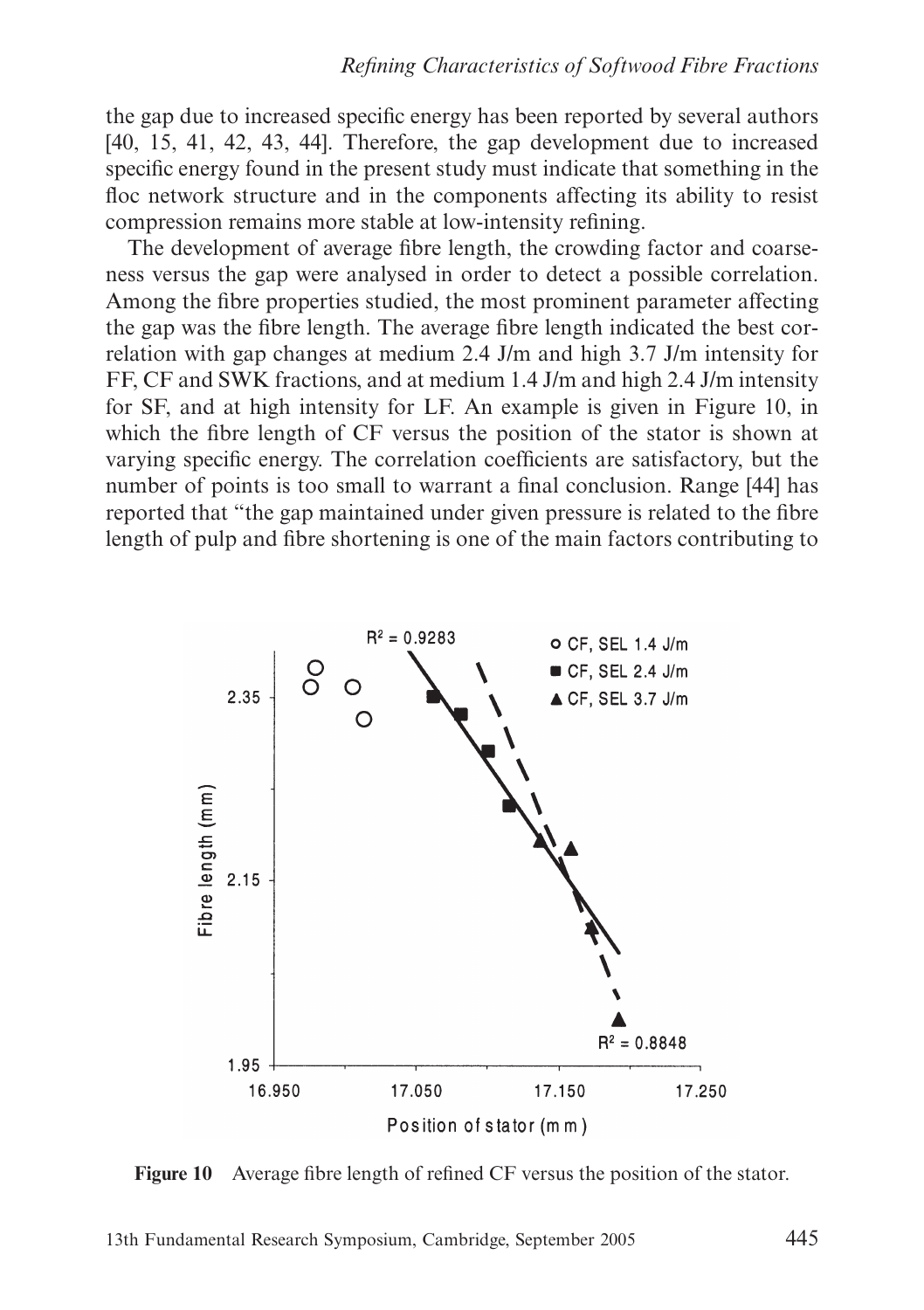the gap reduction that occurs during beating". Steenberg [45] added that the gap at constant speed and load is influenced also by other factors than fibre length; addition of slime- producing substances such as carboxy-methyl cellulose, starch, cellulose ethers, locust beam gum, alkalis and fatty oils and of hydrophilic solids such as asbestos fibres and bentonite reduced the gap holding capacity when added at a specific point of beating.

All in all, the above results show certain agreement with earlier results, in which a less flocculating short-fibre hardwood pulp was found to form a narrower gap than long-fibre softwood pulp [15, 41, 42, 43]. However, as pointed out earlier, also the coarseness and consistency may influence the gap. A direct effect of coarseness on the gap has not been reported earlier, but the effect of consistency has been reported by several researchers.

In summary, the consistency of pressure screen fractions varied because of refiner pulper leakage. In other experiments with the same laboratory refiner and with the same plate filling with relatively sharp bar leading edges, when consistency was intentionally varied, and with the same SWK pulp, the gap narrowed by 59  $\mu$ m when consistency was raised from 4.1 % to 5.0 %, whereas for conical fillings with relatively dull edges the gap widened by 19 μm when consistency was raised from 4.1 to 5.2 % [46]. In a study by Lundin [40] using a conical laboratory refiner, a similar increase in the consistency of SWK pulp was found to widen the gap by about 70 μm. Watson and Phillips [15], Watson et al. [41], Watson et al. [42] and Murphy [43] have reported increased gap widths in experiments with a PFI mill due to increased consistency. When consistency is increased from 5 to 10 %, the gap increases, but the largest gap variations were caused by different wood species (Radiata vs Eucalyptus). On the other hand, the treatment in a PFI mill is shown to be less "harsh" than the treatment in an industrial refiner, indicating a significant difference in the treatment. The effect on the gap by different wood species is stronger than the effect by consistency, but if the fractions originating from same feed pulp and consequently from the same wood species are considered, the magnitude of different factors affecting the gap is far more difficult to determine.

If the refiner and plate configuration is the same, primarily different fibre and fibre suspension parameters, especially those which affect flocculation, may together determine the final gap width. In addition, differences in the bar leading edge roundness as well as different refiner configurations with centrifugal force in different directions may together with fibre parameters form a combination which determines the final gap. Additional studies would be needed to clarify in detail this complicated phenomenon. Since the same refiner configuration was used in all the experiments of the present study, the next discussion focuses on the role of fibre and floc parameters in explaining the gap behaviour found in the experiments. In recent studies on the forces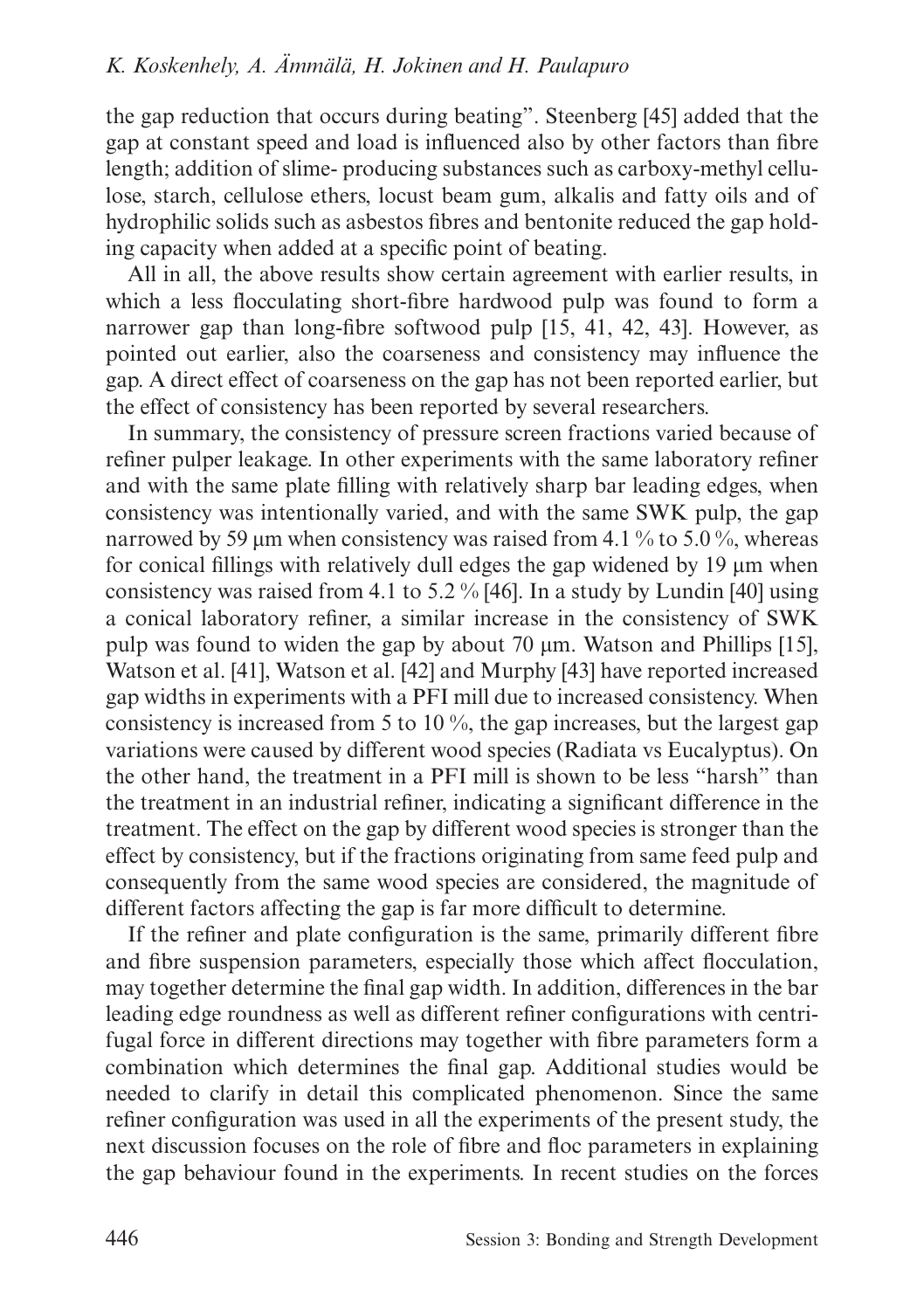acting on fibres an effort has been made to explain refining by a force-based model [19, 20, 21, 47, 48]. In these studies, floc compression in refining is noted.

#### **Discussion on mechanisms behind gap behaviour**

First, it is assumed that the heterogeneity of refining did not vary significantly when intensity was changed. In other words, the number of flocs entering between the bars did not change significantly. Naturally, this cannot be confirmed in any way, but the increased swelling of all the fractions purely due to specific energy might indicate that approximately the same amount of flocs was treated.

Second, it is assumed that the average diameter of flocs of different fractions did not vary substantially or at least the power of variation in floc diameter was clearly less compared to the increase or decrease in the number of contact points per fibre in the floc. The increase in the number of contact points by fibre length is in the power of 2. Consequently, the flocs with a larger number of contact points and apparently with a larger number of fibre layers per floc should have higher density when they are in uncompressed form flowing in the plate grooves. According to Kerekes et al. [11], the mechanical strength of a floc network increases when the number of contact points increases and the floc size appears to have the characteristics of a given stock, the minimum dominant size one to two times the longest fibre length. In a study by Martinez et al. [20], it was assumed that flocs are spherical in shape. On the other hand, in a study by Law [49], the flocs leaving the refining zone of a TMP pilot refiner were found to have various shapes and sizes. This finding indicates a wide distribution of floc size and shape at high consistency. Very little information is available on the actual floc size and floc density existing in low-consistency refiners. Han [50] and Elias [51] have studied the compressibility of fibre mats and the effect of fibre dimensions on mat structure, but in these studies the conditions in mat formation were different compared with the strong flocculation of pulp in low-consistency refining.

Third, it is assumed that the flocs are not disrupted between the bars, except possibly at the highest intensity. Martinez and Kerekes [21] observed that the flocs behaved in two ways when the bars crossed each other. Flocs remained intact with wider gaps, but with a very narrow gap they were disrupted into two parts, which implies a connection with the plate clash phenomenon, which is sometimes called "pad collapse". Senger and Oullet [19] assumed that flocs generally remain intact during bar crossings and they observed no floc shearing at high consistency. They also concluded that a floc with higher density must have more fibre layers at the front of the bar leading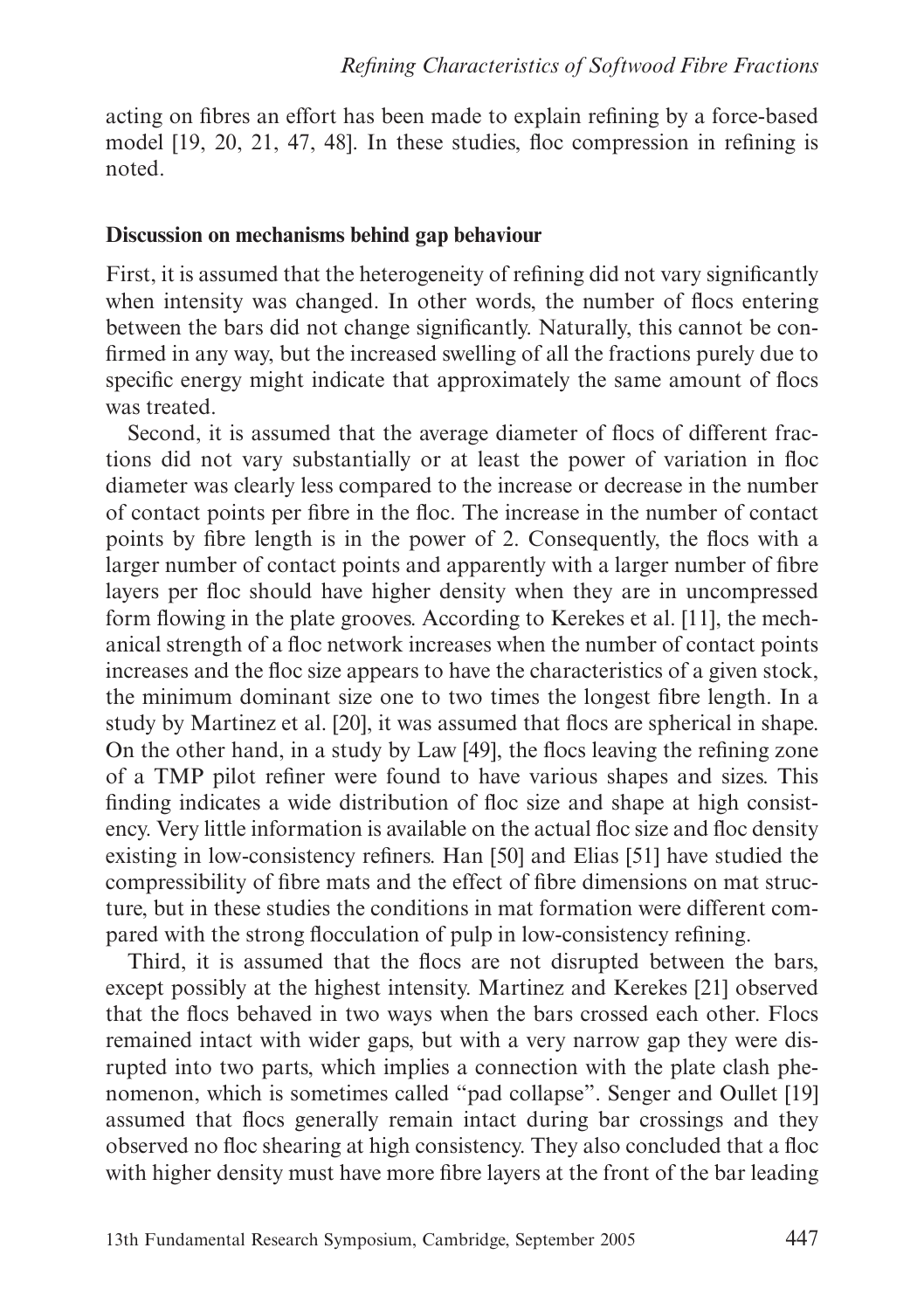edge. This should mean that if a floc with more layers enters between the bars it has more load-carrying crossing points in z-direction, as illustrated schematically in Figure 11. Consequently, these crossing points will carry the load. Senger [48] has presented a similar figure of fibres strained under stress. He suggested that the normal force in refining develops both through transverse compression of the fibre wall and through fibre bending. Martinez et al. [20] assumed that a floc cannot support significant normal load until the majority of fibres are in contact. Kerekes [47] has suggested that the normal force is transmitted from one fibre to another and consequently the force per fibre depends on how the fibres are distributed in the gap.



**Figure 11** Schematic illustration of the role of fibre contact points and fibre conformability when a floc is compressed between the bar surfaces. The effect of the increased number of contact points is artificially intensified.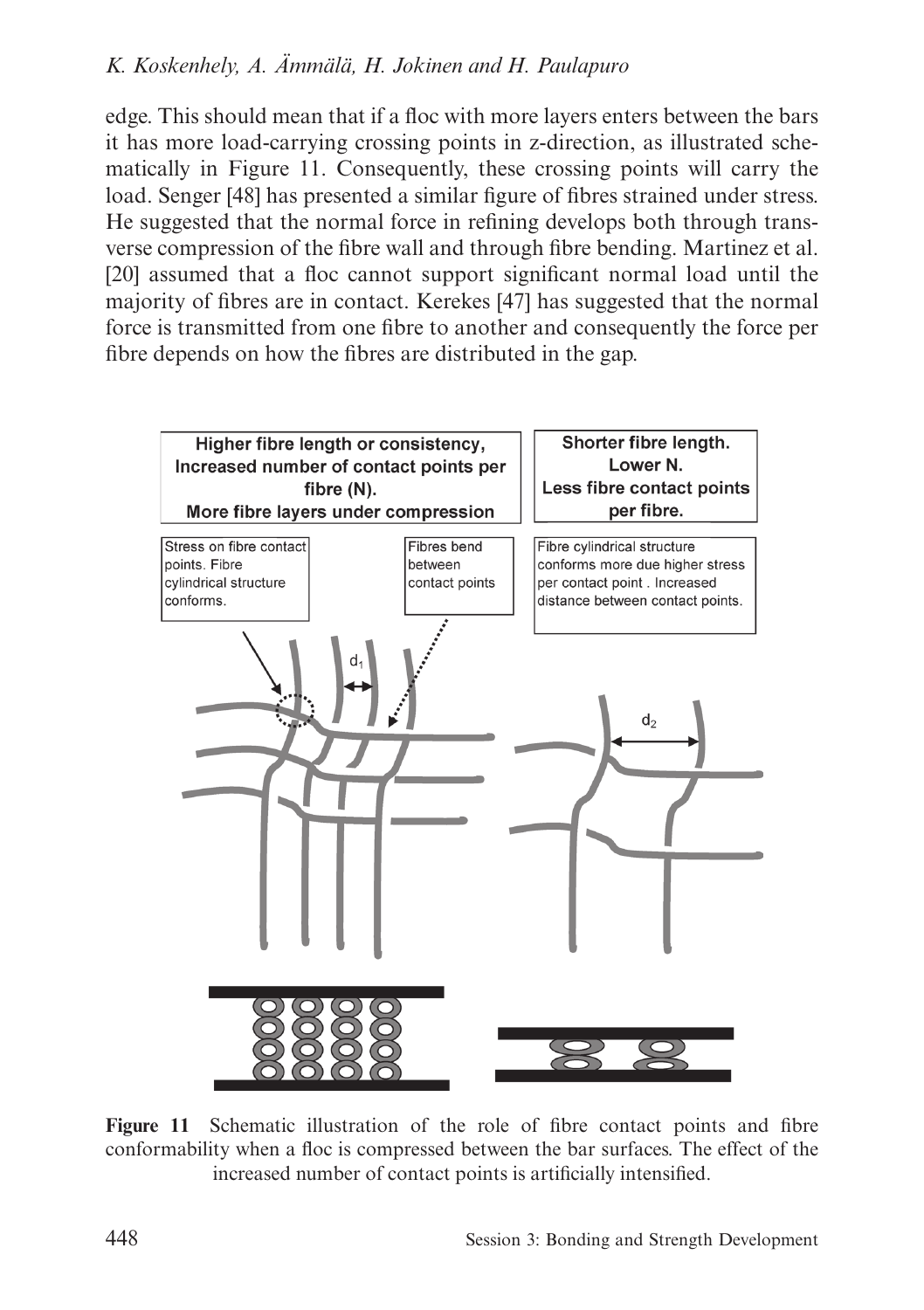In summary, when refining the fractions, the gap showed three distinctive types of behaviour which here are called type-1, type-2 and type-3 behaviour. Type 1: At a given intensity the short-fibre fraction formed a narrower gap and its maximum load-carrying capacity was lower than expected. Type 2: At the highest 3.7 J/m intensity the coarse fibre fraction formed a wider gap than the other two fractions. Type 3: When gap changes were studied as a function of specific energy, the gap was found not to decrease systematically at lowintensity refining.

Type-1 and type-3 behaviour may indicate that the floc compression between bar surfaces, i.e. the thickness of a compressed floc at a given stress, is related to the original floc structure formed in the grooves. The structure is affected by the type of pulp, consistency, fibre properties and the flow and turbulence in the grooves. The number of contact points per fibre in a floc and the number of fibres in a given floc volume, in other words the floc density, may be important factors for the compression behaviour. A denser floc will have more fibre contact points and more fibre layers vertically. Under compression they can act as load carriers.

For example, a short-fibre floc from pressure screen accept with a calculated low number of contact points formed a floc which under compression gave a narrower gap. When the floc has fewer load-carrying contact points, the stress is distributed through fewer fibre beams from one bar surface to another, and consequently the normal force on fibres increases. Kerekes [47] has presented the mechanism governing how the distribution of fibres in the gap affects the force on the fibres. Consequently, the fibre wall should undergo a larger deformation. On the other hand, since the less dense floc may have fewer fibre layers, the floc is compressed to a smaller thickness when initial compression has ended. This mechanism assumes that no major fibre slippage occurs. The above mechanism may explain the type-1 behaviour. However, it is reasonable to ask whether fibre flexibility affects floc compression in LC refining. The fibre swelling of all fractions increased due to specific energy, and it was not dependent on the type of fraction or the intensity. Apparently, fibre flexibility should have increased, though it was not measured. Therefore, type-1 behaviour could also be partly due to fibre bending, as proposed by Senger [48]. It could be assumed that fibres in a short-fibre floc can bend and conform between the contact points to a greater extent and that increased floc densification will progress through this mechanism. However, in type-3 behaviour at low-intensity refining, the gap did not decrease systematically, though fibre flexibility most probably increased when more specific energy was applied. Therefore, fibre bending between contact points may occur already at lower stress ranges than applied here – a conclusion which would be in accord with the study by Martinez et al. [20]. They separ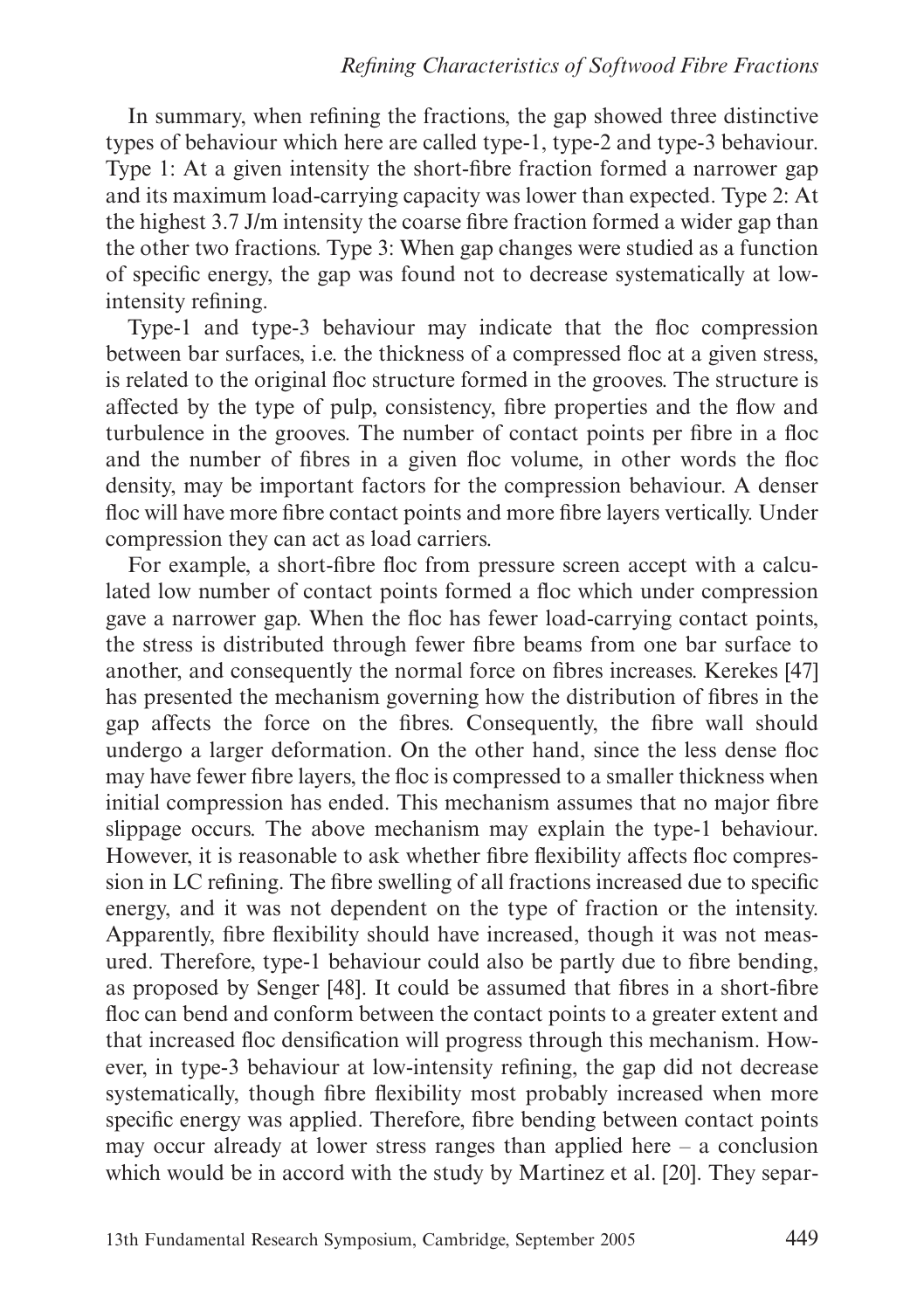ated two regimes under uniaxial compression in low-consistency refining. The first regime includes initial compression and densification of the floc. Floc pore size decreases and fibre contacts increases. However, at a certain degree of compression, the number of fibres in contact is such that further compression of the floc requires significant force to be applied to reduce interfibre spacing. This second regime requires additional force to be applied to cause individual fibres to collapse and to squeeze water out of the cell wall. Finally, they concluded that in the typical operating conditions of a low-consistency refiner (gap  $60 - 200 \,\mathrm{\upmu m}$ ) flocs are compressed under regime two. In summary, it appears possible that type-1 and type-3 behaviour are due to initial compression and densification of the floc where the original floc structure and its density, the number of contact points per fibre and the number of layers in compression are the most important factors and fibre flexibility and bending are in a secondary role in the floc compression.

Type-1 behaviour also included reduced maximum intensity for the shortfibre fraction, above which the risk of severe metal-to-metal contact between plate surfaces increased. How much the flocs tolerate stress at the highest intensity before "pad collapse" occurs may well relate to floc structure. If the number of contact points per fibre decreases, the floc network strength decreases and the force per single fibre increases. Consequently, under high stress the actual stress-carrying contact points are too few to resist the stress, so the fibre breakage increases and simultaneously the floc network becomes weaker and may break up into smaller ones, which leads to "pad collapse". Floc rupture under high stress has been observed by Martinez and Kerekes [21].

The gap behaviour in high-intensity refining (type-2 behaviour) indicated that for fibres of equal length, the fibre cell wall thickness may affect the magnitude of the final gap. The coarse-fibre fraction formed a wider gap at the highest intensity of 3.7 J/m, even though the calculated number of contact points per fibre was slightly lower. The compressed floc density values presented in the study by Senger [48] indicate that coarser CTMP fibre flocs have a clearly lower compressed density than flocs of softwood kraft, supporting that the fibre coarseness may have an important role under high stress.

Additional studies would be needed to clarify the actual mechanism and role of the most significant fibre and refiner parameters affecting the compressibility of flocs formed under the conditions prevailing in lowconsistency refining. Since controlling the refiner de facto means controlling the gap, linking fibre flocculation and compression of flocs due to forces applied by the bars to the forming refiner gap, might offer new potential for improved refiner control.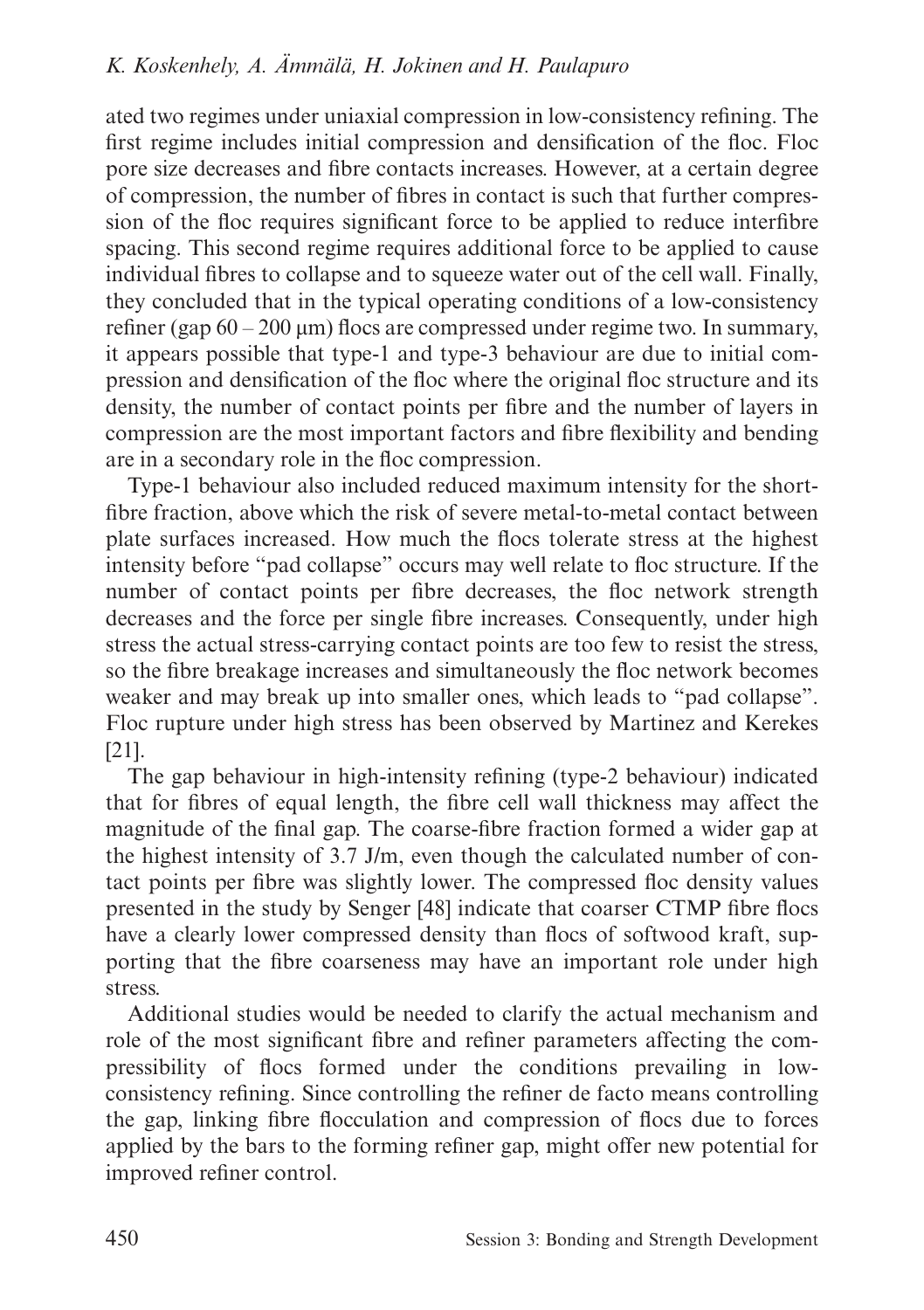# **CONCLUDING REMARKS**

Several fibre and handsheet properties can be improved by fractionation and selective refining of fractions. To avoid excessive fibre shortening, and to prevent the dewatering resistance of the pulp from increasing, low-intensity refining is recommended. Increasing specific energy input results in increased fibre swelling, which contributes to a higher handsheet density and improved tensile strength. With fibre fractions which have higher coarseness, more specific energy is needed to achieve the same density and tensile strength of handsheets as with finer fractions.

If pressure-screen fractionation is applied, and the fractions differ mainly in terms of fibre length, special attention should be paid to mapping the optimum refining intensity for the fractions, because with a less flocculating short-fibre fraction the maximum intensity which enhances fibre shortening and "pad collapse" may be lower than expected.

# **ACKNOWLEDGEMENTS**

Financial support from the National Technology Agency of Finland (TEKES), Botnia, M-real, StoraEnso and Voith Paper is acknowledged. The authors would like to thank Eero Hiltunen for bringing up the idea for a combined fractionation and refining study, Eija Korhonen and Minna Mäenpää for their kind assistance in pulp and paper testing, Leena Nolvi for her assistance in FSP and DSC measurements, and Harri Jaronen for his assistance in refiner mechanics. Thanks are also due to Mikko Karjalainen and the Fiber and Particle Engineering Laboratory of the University of Oulu for the pulp fractionations.

# **REFERENCES**

- 1. L. Paavilainen. Influence of fibre morphology and processing on the softwood sulphate pulp fibre and paper properties. **Doctoral thesis**. Helsinki university of technology, Espoo, Finland, 1993.
- 2. H. Vomhoff and K.-J. Grundström. Fractionation of a bleached softwood pulp and separate refining of the earlywood and latewood-enriched farctions. *Das Papier* 2, T17–T21, 2003.
- 3. C.M. Sloane. Kraft pulp processing pressure screen fractionation, In: proceedings of *53rd Appita annual conference*, 19–23 Apr., Rotorua, New Zealand. APPITA, Carlton, Austarlia, pp. 221–227, 1999.
- 4. E.D. Jones, R.T. Campbell and G. G. JR. Nelson. Springwood-Summerwood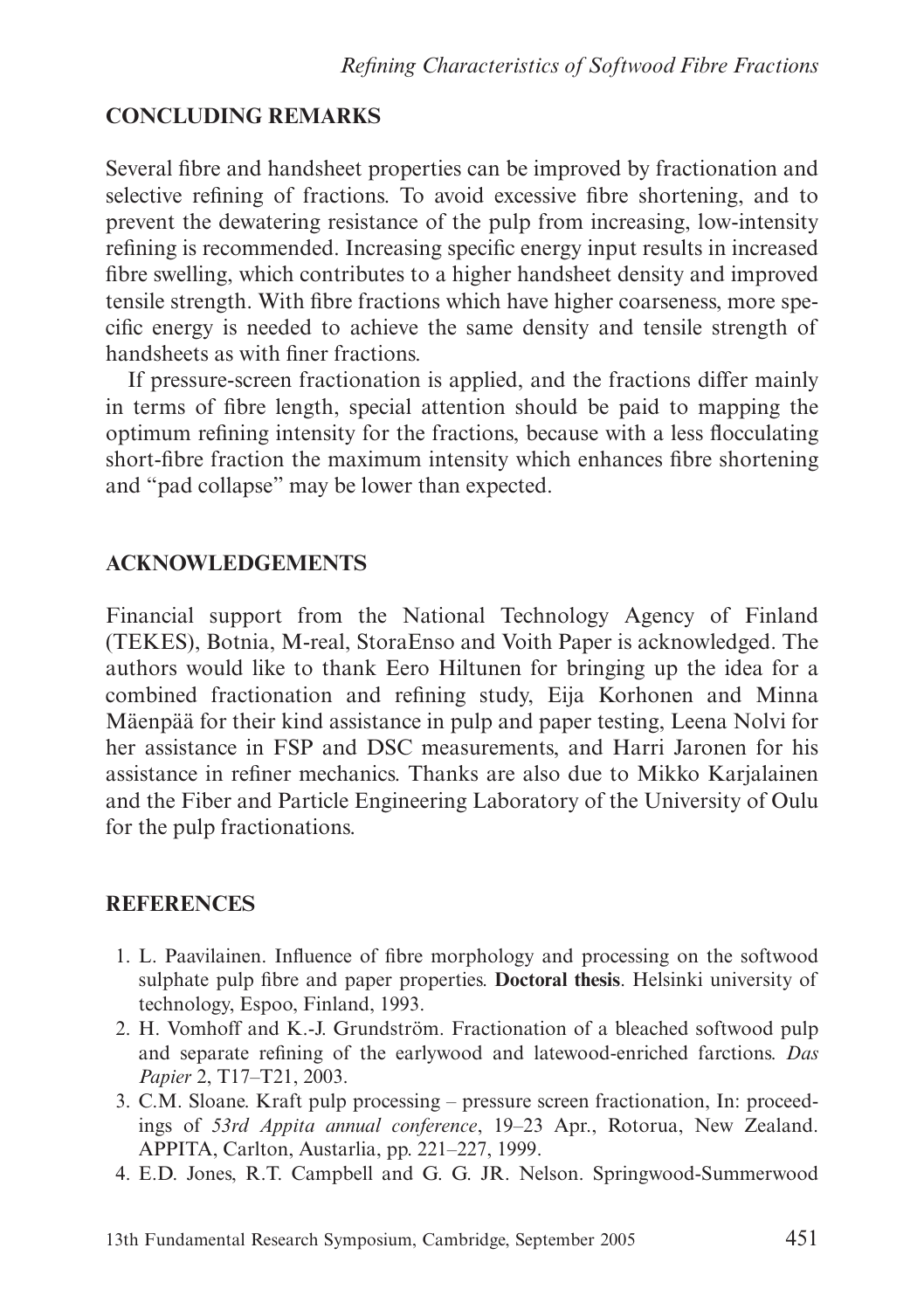separation of southern pine pulp to improve paper qualities. *Tappi J.* **49**(9):410– 414, 1966.

- 5. P. Reme, P.O. Johnsen and T. Helle. Changes induced in early- and latewood fibres by mechanical pulp refining. *Nord. Pulp Pap. Res. J.* **14**(3):256–262, 1999.
- 6. M. Tchepel, D. Ouellet, D. Mcdonald, J. Provan, G. Skognes and D. Steinke. The responce of the long fibre fraction to different refining intensities. In: preprints of *2003 international mechanical pulping conference*, 2–5 June, Quebec, Canada, PAPTAC, Montreal, Canada, pp. 425–435, 2003.
- 7. K-A. Kure, G. Dahlqvist, J. Ekström and T. Helle. Hydrocyclone separation, and reject refining of thick-walled mechanical pulp fibres. *Nord. Pulp Pap. Res. J.* **14**(3):100–104, 1999.
- 8. D. Ouellet, S. Beauliau, N. Roberts, A. Rompré and R. Gooding. Comparison of slotted screen and hydrocyclone fractionation systems for the manufacture of newsprint TMP. In: preprints of *2003 international mechanical pulping conference*, 2–5 June, Quebec, Canada. PAPTAC, Montreal, Canada, pp 21–32, 2003.
- 9. G.M. Scott and S. Abubakr. Fractionation of secondary fibre a review. *Prog. in Pap. Recycling*. May, pp.50–59, 1994.
- 10. J. Olson, N. Roberts, B. Allison, and R. Gooding. Fibre length fractionation caused by pulp screening. *J. Pulp Pap. Sci.* **24**(12):393–397, 1998.
- 11. R.J. Kerekes, R.M. Soszynski and P.A. Tam Doo. The flocculation of pulp fibres In: **Papermaking raw materials**, Edited V. Punton. pp. 265–310, Mechanical engineering publications limited, London, 1985.
- 12. D.H. Page, J. Kosky and D. Booth. Some initial observations on the action of the beater. *B.P. & B.I.R.A. Bulletin* Oct 1962, pp. 15–22, 1962.
- 13. W.A. Banks. Design considerations and engineering characteristics of disc refiners. *Pap. Tech.* **8**(4):363–369, 1967.
- 14. K. Ebeling. A critical review of current theories for the refining of chemical pulps. In: *Symposium on Fundamental concepts of refining*. Appleton, Wis., Sept. 1980, pp. 1–33. The institute of paper chemistry, 1980.
- 15. A.J. Watson and F.H. Phillips. Beating characteristics of the PFI mill, 3. Observations relating to the beating mechanism. *Appita* **18**(3):84–103, 1964.
- 16. A.W. Mckenzie and N.A. Prosser. The beating action of a PFI mill. *Appita* **34**(4):293–297, 1981.
- 17. S. Hietanen. The role of fiber flocculation in chemical pulp refining. **Doctoral thesis**, Helsinki university of technology, Espoo, Finland, 1991.
- 18. S. Hietanen and K. Ebeling. A new hypothesis for the mechanics of refining. *Pap. ja Puu* **72**(2):37–44, 1990.
- 19. J.J. Senger and D. Ouellet. Factors affecting the shear forces in High-Consistency refining. *J. Pulp Pap. Sci.* **28**(11):364–368, 2002.
- 20. D.M. Martinez, W.J. Batchelor, R.J. Kerekes and D. Ouellet. Forces on fibres in low-consistency refining: Normal force. *J. Pulp Pap. Sci.* **23**(1):J11–J18, 1997.
- 21. D.M. Martinez and R.J. Kerekes. Forces on fibres in low-consistency refining. *Tappi J.* **77**(12):119–123, 1994.
- 22. D. Atack Towards a theory of refiner mechanical pulping. *Appita* **34**(3):223–227, 1980.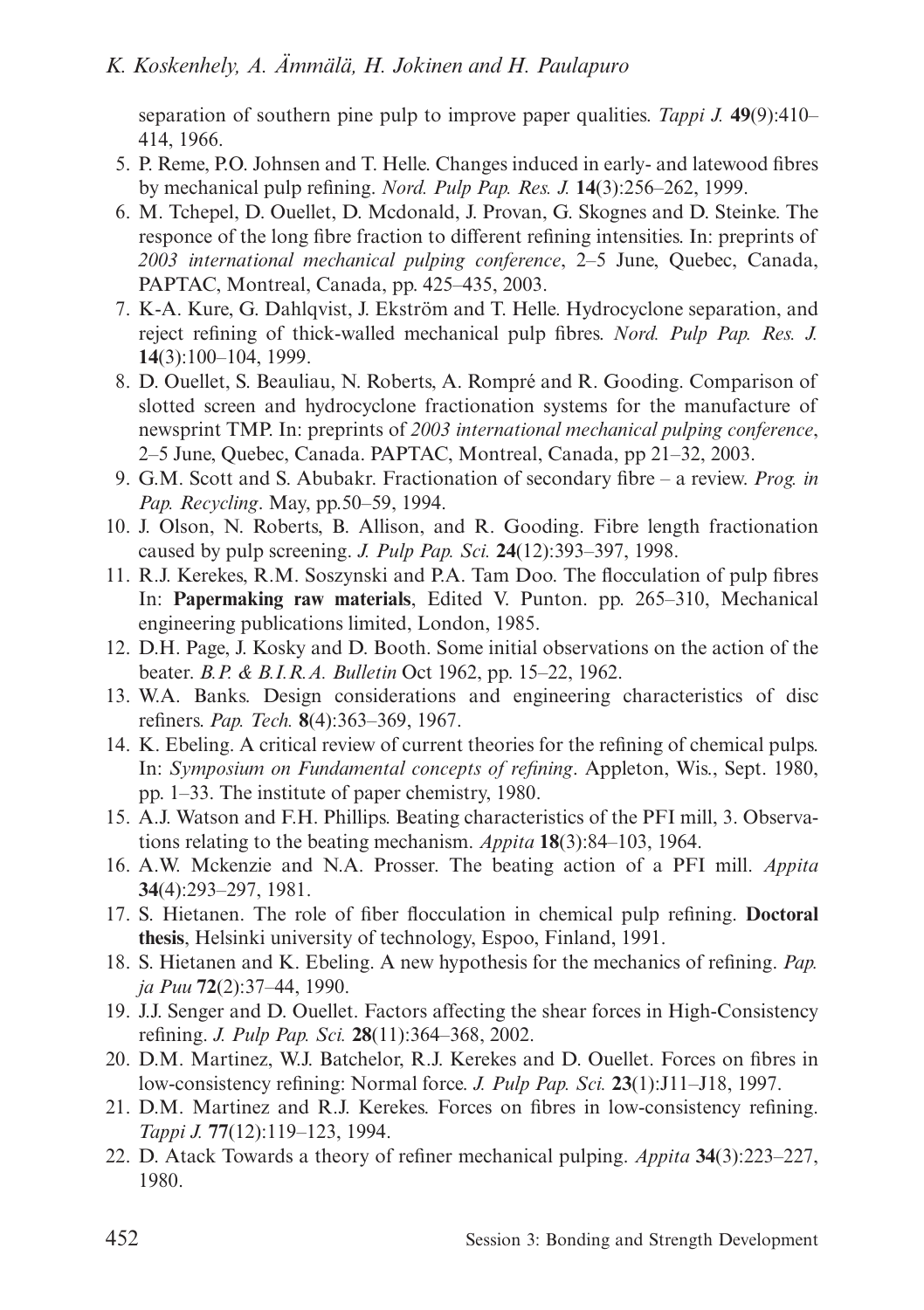- 23. J.E. Stone and A.M. Scallan The effect of component removal upon the porous structure of the cell wall of wood. 2. Swelling in Water and the fibre saturation point. *Tappi J.* **50**(10):496–501,1967.
- 24. T.C. Maloney, H. Paulapuro, and P. Stenius. Hydration and Swelling of pulp fibers measured with differential scanning calorimetry. *Nord. PulpPap. Res. J.* **13**(1):31– 36, 1998.
- 25. P-W. Sepke, U. Pott and F.P. Mellzer. Mill oriented lab refining for routine furnish control and development. In: proceedings of *Current and future technologies of refining*. 10–12 Dec, Birmingham, UK. Pira International; Leatherhead, UK, 1991
- 26. F. Wultch and W. Flucher. Der Echer-Wyss-Kleinrefeiner als Standard-Prufgerät fur moderne Stoffaufbereitungsanlagen. *Das Papier* **12**(13):334–342, 1958.
- 27. W. Brecht and W. Siewert. Zur theoretisch-technischen Beurteilung des Mahlprozesses modern Mahlmaschinen. *Das Papier* **20**(1):4–13, 1966.
- 28. R.J. Kerekes and C.J. Schell. Characterization of fibre flocculation regimes by a crowding factor. *J. Pulp Pap. Sci.* **18**(1):J32-J38, 1992.
- 29. C.B.R. Sastry and R.W. Wellwood. Coarseness of some coniferous wood pulps: a new approach. *Tappi* **55**(6): 901–903, 1972.
- 30. J.R. Wood and A. Karnis. Distribution of fibre specific surface of papermaking pulps. *P.& Pap. Can.* **80**(4): 73–79, 1979.
- 31. D.H. Page. The beating of chemical pulps The action and the effects. In **Fundamentals of papermaking**. Trans. 9th Fund. Res. Symp., (ed. C.F. Baker & V.W. Punton) pp. 1–38, Mech. Eng. Pub. Limited, London, 1989.
- 32. R J. Kerekes and J.A. Olson. Perspectives on fibre length reduction in refining In: proceedings of *7th PIRA international refining conference & exhibition*, 25–26 March, Stockholm, Sweden, March 25–26, paper 2, 2003.
- 33. E. Stephansen Analytical beating of pulp why should the the pulp maker and the paper maker have different point of view?, In: proceedings of *Atti del congresso Europeo di tecnica carataria*, Sep 15 –19, Venezia, Italy, pp. 123–130, 1964.
- 34. E. Stephansen. Bidrag til belysning av maleprosessens mekanisme. *Norsk Skogindustri* **21**(8):266–275, 1967.
- 35. H. Nanko, J. Ohsawa and A. Okagawa. How to see interfibre bonding in paper sheets. *J. Pulp Pap. Sci.* **15**(1):J17-J22, 1989.
- 36. J.E. Stone, A.M. Scallan and B. Abrahamson Influence of beating on cell wall swelling and internal fibrillation. *Svensk Papperstidn*. **19**(10):687–694, 1968.
- 37. P.J. Leider and A.H. Nissan Understanding the disc refiner. *Tappi* **60**(10):85–87, 1977.
- 38. R.J. Kerekes, M. Clara, S. Dharni and M. Martinez. Application of C-factor to characterize pulp refiners. *J. Pulp Pap. Sci.* **19**(3):J125–J130, 1993.
- 39. R.S. Seth and D.H. Page. Fiber properties and tearing resistance. *Tappi J.* **71**(2):103–107, 1988.
- 40. T. Lundin. Laboratory refining of SBK pulps effects of pulp consistency and dispersion. In: proceedings of *7th PIRA international refining conference & exhibition*, 25–26 March, Stockholm, Sweden, March 25–26, paper 5, 2003.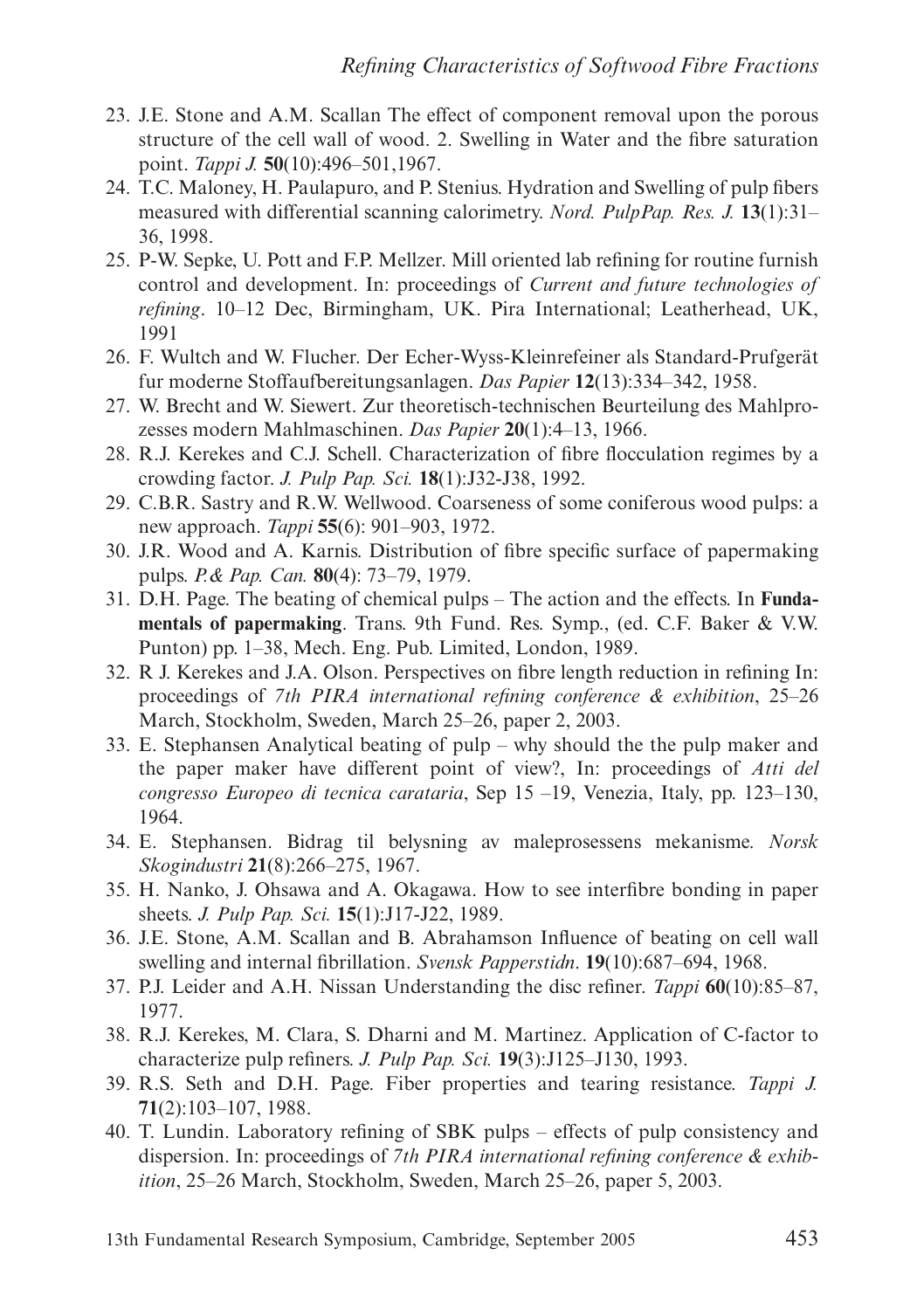- 41. A.J. Watson, F.H. Phillips and W.E. Cohen. Beating characteristics of the PFI mill, 1. Eucalypt pulp. *Appita* **16**(3):71–89, 1962.
- 42. A.J. Watson, F.H. Phillips, R.B. Bain and J.S.M. Venter. Beating at high stock concentrations in the PFI mill. *Appita* **20**(2):47–61, 1966.
- 43. D.C. Murphy. Mechanical factors in beating. *Appita* **16**(1):16–30, 1962.
- 44. H.F. Range. The process viewed as a problem of lubrication and lubricant behaviour, In **Symposium on beating**, Proc. Techn. Sect. 32:2, pp. 360–370, BPBMA, 1951.
- 45. B. Steenberg. In Discussion, **Symposium on beating**, Proc. Techn. Sect. 32:2, pp. 388–396, BPBMA, 1951.
- 46. K. Koskenhely, E. Hiltunen, K. Nieminen and H. Paulapuro. Comparison of plate and conical fillings in refining of bleached softwood and hardwood pulps. In: proceedings of *International papermaking and environment conference*, May 12–14, Tianjin, P.R.China. Tianjin university of science & technology, Book B, pp.18–26, 2004.
- 47. R.J. Kerekes. Forces and fibre response in refining. In *8th Pira refining and mechanical pulping conference,Barcelona, Spain, March 2–3*, paper 1, 2005.
- 48. J.J. Senger. The forces on pulp fibres during refining. **M. Sc. Thesis**, University of British Columbia, Vancouver, BC, Canada, 1998.
- 49. K-N. Law. The role of fibrillar elements in thermomechanical pulping. *P. & Pap. Can.* **101**(1):57–60, 2000.
- 50. S.T. Han. Compressibility and permeability of fibre mats. *P. and Pap. Mag. Can.* **70**(5):65–77, 1969.
- 51. T.C. Elias Investigation on the compression response of ideal unbonded fibrous structures. *Tappi* **50**(3): 125–132, 1967.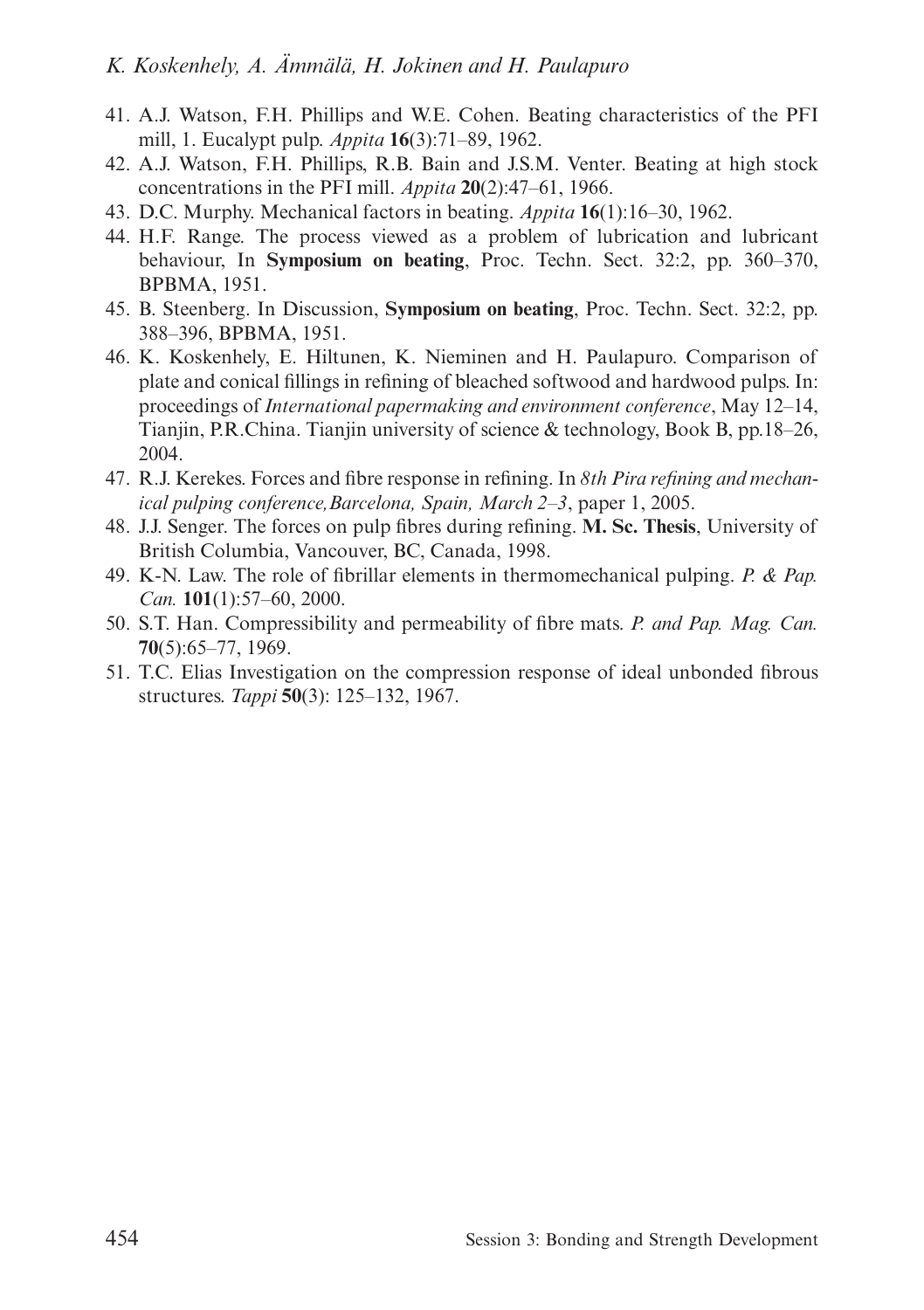**APPENDIX 1** Characteristics of refining parameters and properties of refined pressure-screen fractions

|            | Intensity Specific<br>(J/m) | energy<br>(kWh/t) | Con-<br>$(\%)$ | sistency Position<br>(mm) | Stator Crowding Fibre Coarse- SR<br>(N) | Factor length lw ness<br>(mm) | (mg/m) |      | Tear<br>strength<br>$(mNm2/g)$ $(m2/kg)$ | Light-<br>scatt. | Apparent<br>Density<br>$\frac{\text{kg}}{\text{m}^3}$ |
|------------|-----------------------------|-------------------|----------------|---------------------------|-----------------------------------------|-------------------------------|--------|------|------------------------------------------|------------------|-------------------------------------------------------|
| <b>SWK</b> | 1.4                         | $\mathbf{0}$      | 5.82           | $\mathbf{0}$              | 949                                     | 2.27                          | 0.158  | 13.1 | 17.0                                     | 32.8             | 477                                                   |
|            |                             | 65                | 5.82           | 16.907                    | 986                                     | 2.31                          | 0.158  | 15.3 | 22.3                                     | 26.6             | 560                                                   |
|            |                             | 131               | 5.82           | 16.898                    | 923                                     | 2.23                          | 0.156  | 21.0 | 18.0                                     | 23.6             | 611                                                   |
|            |                             | 197               | 5.82           | 16.871                    | 876                                     | 2.23                          | 0.165  | 32.0 | 14.7                                     | 22.3             | 656                                                   |
|            | 2.4                         | $\boldsymbol{0}$  | 5.21           | $\mathbf{0}$              | 850                                     | 2.27                          | 0.158  | 13.1 | 17.0                                     | 32.8             | 477                                                   |
|            |                             | 68                | 5.21           | 16.985                    | 754                                     | 2.25                          | 0.175  | 15.0 | 23.5                                     | 27.4             | 551                                                   |
|            |                             | 142               | 5.21           | 17.016                    | 788                                     | 2.21                          | 0.162  | 21.0 | 16.4                                     | 23.8             | 616                                                   |
|            |                             | 213               | 5.21           | 17.018                    | 746                                     | 2.15                          | 0.162  | 34.0 | 13.1                                     | 22.6             | 670                                                   |
|            | 3.7                         | $\boldsymbol{0}$  | 4.91           | $\mathbf{0}$              | 801                                     | 2.27                          | 0.158  | 13.1 | 17.0                                     | 32.8             | 477                                                   |
|            |                             | 69                | 4.91           | 16.966                    | 817                                     | 2.23                          | 0.150  | 15.0 | 21.0                                     | 28.4             | 549                                                   |
|            |                             | 145               | 4.91           | 17.01                     | 788                                     | 2.17                          | 0.146  | 20.1 | 16.0                                     | 25.0             | 603                                                   |
|            |                             | 218               | 4.91           | 17.021                    | 706                                     | 2.04                          | 0.144  | 31.0 | 13.0                                     | 23.1             | 672                                                   |
| LF         | 1.4                         | $\boldsymbol{0}$  | 5.15           | $\boldsymbol{0}$          | 904                                     | 2.45                          | 0.171  | 11.6 | 15.8                                     | 31.9             | 442                                                   |
|            |                             | 66                | 5.15           | 16.838                    | 874                                     | 2.47                          | 0.179  | 13.6 | 25.9                                     | 28.3             | 574                                                   |
|            |                             | 132               | 5.15           | 16.857                    | 844                                     | 2.43                          | 0.180  | 17.0 | 21.9                                     | 24.6             | 633                                                   |
|            |                             | 198               | 5.15           | 16.856                    | 843                                     | 2.37                          | 0.172  | 23.2 | 19.1                                     | 22.8             | 684                                                   |
|            | 2.4                         | $\boldsymbol{0}$  | 4.78           | $\boldsymbol{0}$          | 839                                     | 2.45                          | 0.171  | 11.6 | 15.8                                     | 31.9             | 442                                                   |
|            |                             | 70                | 4.78           | 16.981                    | 827                                     | 2.44                          | 0.172  | 14.2 | 23.7                                     | 27.0             | 530                                                   |
|            |                             | 144               | 4.78           | 16.973                    | 859                                     | 2.39                          | 0.159  | 18.3 | 19.8                                     | 23.9             | 593                                                   |
|            |                             | 216               | 4.78           | 16.963                    | 817                                     | 2.35                          | 0.162  | 28.0 | 15.3                                     | 22.4             | 643                                                   |
|            | 3.7                         | $\boldsymbol{0}$  | 5.1            | $\boldsymbol{0}$          | 895                                     | 2.45                          | 0.171  | 11.6 | 15.8                                     | 31.9             | 442                                                   |
|            |                             | 66                | 5.1            | 17.003                    | 799                                     | 2.38                          | 0.180  | 13.7 | 26.8                                     | 27.3             | 525                                                   |
|            |                             | 137               | 5.1            | 17.012                    | 821                                     | 2.34                          | 0.170  | 18.0 | 19.2                                     | 24.6             | 588                                                   |
|            |                             | 205               | 5.1            | 17.015                    | 791                                     | 2.23                          | 0.160  | 27.0 | 14.8                                     | 22.4             | 651                                                   |
| SF         | 0.9                         | $\boldsymbol{0}$  | 4.11           | $\boldsymbol{0}$          | 540                                     | 2.01                          | 0.153  | 14.6 | 17.5                                     | 34.3             | 492                                                   |
|            |                             | 76                | 4.11           | 16.858                    | 559                                     | 2.02                          | 0.150  | 19.0 | 15.9                                     | 27.2             | 586                                                   |
|            |                             | 152               | 4.11           | 16.794                    | 594                                     | 2.01                          | 0.139  | 28.5 | 13.9                                     | 24.4             | 642                                                   |
|            |                             | 225               | 4.11           | 16.83                     | 602                                     | 2.00                          | 0.137  | 43.0 | 12.1                                     | 22.3             | 681                                                   |
|            | 1.4                         | $\boldsymbol{0}$  | 3.92           | $\mathbf{0}$              | 515                                     | 2.01                          | 0.153  | 14.6 | 17.5                                     | 34.3             | 492                                                   |
|            |                             | 80                | 3.92           | 16.912                    | 513                                     | 1.99                          | 0.151  | 17.0 | 17.3                                     | 28.3             | 574                                                   |
|            |                             | 162               | 3.92           | 16.959                    | 531                                     | 2.00                          | 0.147  | 24.0 | 14.1                                     | 24.6             | 633                                                   |
|            |                             | 242               | 3.92           | 16.974                    | 506                                     | 1.97                          | 0.150  | 37.3 | 12.2                                     | 22.8             | 684                                                   |
|            | 2.4                         | $\boldsymbol{0}$  | 4.36           | $\boldsymbol{0}$          | 573                                     | 2.01                          | 0.153  | 14.6 | 17.5                                     | 34.3             | 492                                                   |
|            |                             | 71                | 4.36           | 17.039                    | 543                                     | 1.96                          | 0.154  | 18.5 | 17.1                                     | 28.0             | 582                                                   |
|            |                             | 148               | 4.36           | 17.058                    | 582                                     | 1.92                          | 0.138  | 28.0 | 13.0                                     | 24.5             | 655                                                   |
|            |                             | 221               | 4.36           | 17.055                    | 548                                     | 1.84                          | 0.134  | 46.0 | 10.2                                     | 21.8             | 708                                                   |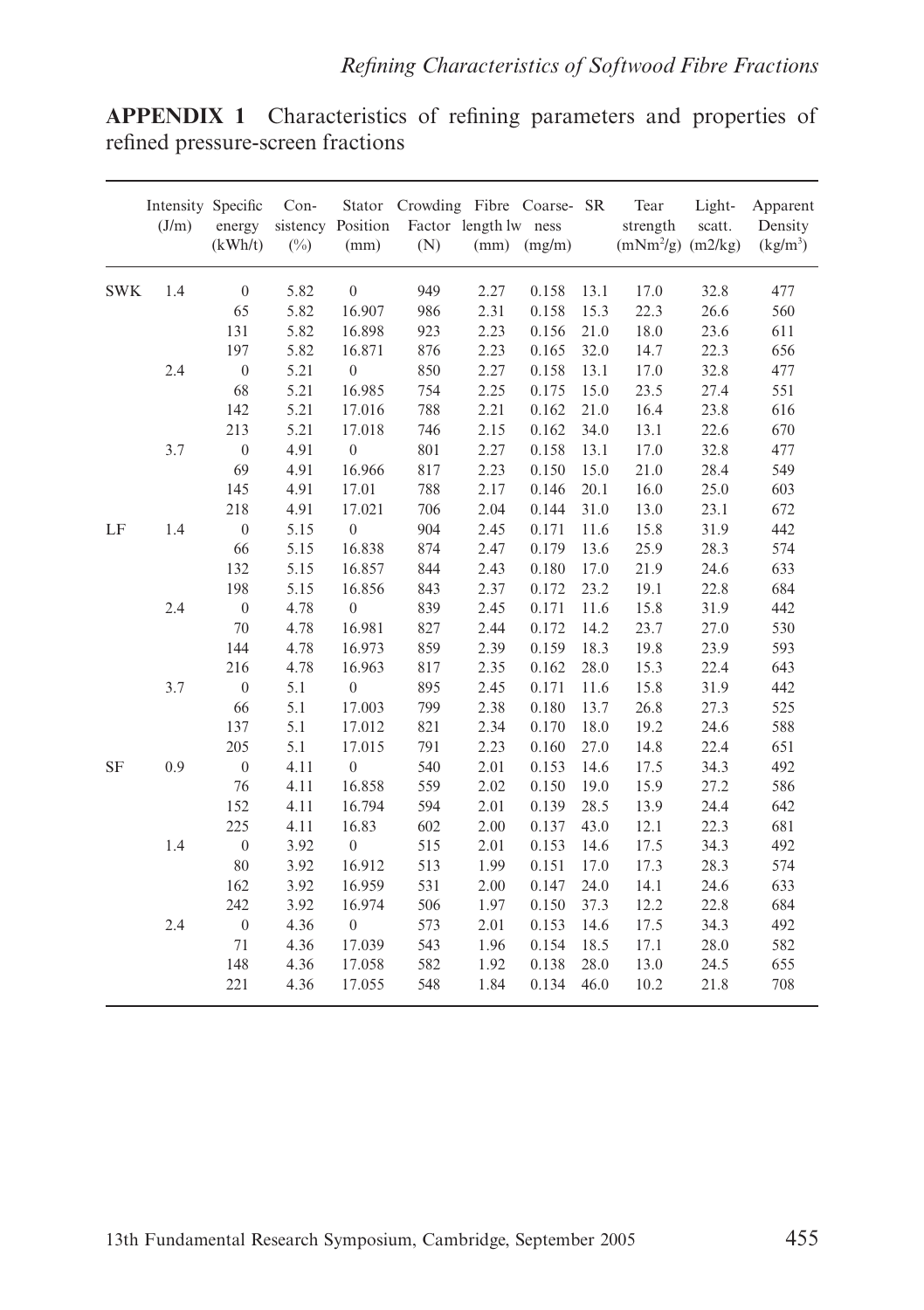| <b>APPENDIX 2</b> Characteristics of refining parameters and properties of |  |  |  |  |
|----------------------------------------------------------------------------|--|--|--|--|
| refined hydrocyclone fractions                                             |  |  |  |  |

|            | <b>Intensity Specific</b><br>(J/m) | energy<br>(kWh/t) | Con-<br>$(\%)$ | sistency position<br>(mm) | Stator Crowding Fibre<br>(N) | factor length lw<br>(mm) | Coarse-<br>ness<br>(mg/m) | SR   | Tear<br>strength<br>$(mNm2/g)$ $(Nm/g)$ | Zero-span<br>Tensile | Light-<br>scatt.<br>coeff.<br>(m2/kg) | Apparent<br>Density<br>$(kg/m^3)$ |
|------------|------------------------------------|-------------------|----------------|---------------------------|------------------------------|--------------------------|---------------------------|------|-----------------------------------------|----------------------|---------------------------------------|-----------------------------------|
| <b>SWK</b> | 1.4                                | $\mathbf{0}$      | 5.12           | $\overline{0}$            | 848                          | 2.30                     | 0.159                     | 14.5 | 16.5                                    | 124.9                | 33.4                                  | 454                               |
|            |                                    | 70                | 5.12           | 17                        | 871                          | 2.33                     | 0.160                     | 17.3 | 22.7                                    | 144.8                | 27.8                                  | 546                               |
|            |                                    | 105               | 5.12           | 17.018                    | 916                          | 2.32                     | 0.151                     | 19.4 | 20.2                                    | 143.6                | 26.4                                  | 579                               |
|            |                                    | 141               | 5.12           | 16.995                    | 903                          | 2.32                     | 0.152                     | 23.6 | 18.0                                    | 149.8                | 24.8                                  | 597                               |
|            |                                    | 211               | 5.12           | 17.03                     | 862                          | 2.29                     | 0.155                     | 37.5 | 14.9                                    | 153.8                | 23.2                                  | 641                               |
|            | 2.4                                | $\boldsymbol{0}$  | 5.07           | $\boldsymbol{0}$          | 840                          | 2.30                     | 0.159                     | 14.5 | 16.5                                    | 124.9                | 33.4                                  | 454                               |
|            |                                    | 71                | 5.07           | 17.034                    | 816                          | 2.32                     | 0.167                     | 17.3 | 24.1                                    | 138.4                | 28.8                                  | 532                               |
|            |                                    | 106               | 5.07           | 17.066                    | 821                          | 2.29                     | 0.162                     | 19.7 | 19.5                                    | 142.3                | 26.9                                  | 570                               |
|            |                                    | 142               | 5.07           | 17.09                     | 840                          | 2.29                     | 0.158                     | 23.6 | 18.0                                    | 145.8                | 25.4                                  | 598                               |
|            |                                    | 213               | 5.07           | 17.113                    | 700                          | 2.17                     | 0.171                     | 38.7 | 14.3                                    | 154.2                | 23.4                                  | 651                               |
|            | 3.7                                | $\boldsymbol{0}$  | 5.11           | $\boldsymbol{0}$          | 846                          | 2.30                     | 0.159                     | 14.5 | 16.5                                    | 124.9                | 33.4                                  | 454                               |
|            |                                    | 66                | 5.11           | 17.185                    | 876                          | 2.28                     | 0.151                     | 17.1 | 24.3                                    | 139.4                | 29.5                                  | 528                               |
|            |                                    | 105               | 5.11           | 17.201                    | 799                          | 2.22                     | 0.158                     | 19.5 | 20.3                                    | 147.9                | 27.9                                  | 562                               |
|            |                                    | 141               | 5.11           | 17.203                    | 772                          | 2.20                     | 0.160                     | 23.4 | 16.9                                    | 145.7                | 26                                    | 595                               |
|            |                                    | 211               | 5.11           | 17.246                    | 747                          | 2.08                     | 0.148                     | 39.0 | 12.3                                    | 147.6                | 24                                    | 655                               |
| FF         | 1.4                                | $\boldsymbol{0}$  | 4.56           | $\boldsymbol{0}$          | 714                          | 2.23                     | 0.158                     | 13.2 | 18.1                                    | 131.9                | 33.3                                  | 466                               |
|            |                                    | 78                | 4.56           | 16.977                    | 804                          | 2.30                     | 0.150                     | 15.6 | 20.6                                    | 148.3                | 27.9                                  | 557                               |
|            |                                    | 118               | 4.56           | 16.972                    | 825                          | 2.28                     | 0.143                     | 17.7 | 17.5                                    | 154.3                | 26.4                                  | 586                               |
|            |                                    | 158               | 4.56           | 17.01                     | 790                          | 2.23                     | 0.144                     | 21.5 | 15.3                                    | 151.2                | 24.9                                  | 619                               |
|            |                                    | 237               | 4.56           | 17.002                    | 1012                         | 2.23                     | 0.112                     | 30.8 | 13.3                                    | 158.0                | 23.2                                  | 651                               |
|            | 2.4                                | $\boldsymbol{0}$  | 4.58           | $\boldsymbol{0}$          | 718                          | 2.23                     | 0.158                     | 13.2 | 18.1                                    | 131.9                | 33.3                                  | 466                               |
|            |                                    | 75                | 4.58           | 17.078                    | 827                          | 2.29                     | 0.145                     | 14.7 | 19.2                                    | 148.4                | 28.4                                  | 556                               |
|            |                                    | 117               | 4.58           | 17.094                    | 716                          | 2.22                     | 0.157                     | 18.3 | 17.0                                    | 151.9                | 26.4                                  | 590                               |
|            |                                    | 157               | 4.58           | 17.114                    | 710                          | 2.20                     | 0.156                     | 21.7 | 15.7                                    | 161.6                | 25.5                                  | 616                               |
|            |                                    | 235               | 4.58           | 17.155                    | 709                          | 2.12                     | 0.145                     | 35.0 | 11.6                                    | 157.9                | 23                                    | 670                               |
|            | 3.7                                | $\boldsymbol{0}$  | 5.03           | $\boldsymbol{0}$          | 788                          | 2.23                     | 0.158                     | 13.2 | 18.1                                    | 131.9                | 33.3                                  | 466                               |
|            |                                    | 66                | 5.03           | 17.181                    | 784                          | 2.20                     | 0.155                     | 15.2 | 21.0                                    | 144.8                | 29.3                                  | 539                               |
|            |                                    | 107               | 5.03           | 17.212                    | 858                          | 2.19                     | 0.140                     | 16.7 | 17.1                                    | 150.2                | 27.6                                  | 572                               |
|            |                                    | 142               | 5.03           | 17.233                    | 737                          | 2.10                     | 0.151                     | 20.0 | 15.0                                    | 144.1                | 26.3                                  | 605                               |
|            |                                    | 214               | 5.03           | 17.25                     | 651                          | 2.00                     | 0.155                     | 30.0 | 12.4                                    | 148.3                | 23.8                                  | 666                               |
| CF         | 1.4                                | $\boldsymbol{0}$  | 4.78           | $\boldsymbol{0}$          | 661                          | 2.33                     | 0.196                     | 10.5 | 10.7                                    | 131.8                | 30.1                                  | 409                               |
|            |                                    | 75                | 4.78           | 16.979                    | 752                          | 2.38                     | 0.180                     | 13.2 | 23.0                                    | 152.4                | 26.2                                  | 507                               |
|            |                                    | 113               | 4.78           | 17.005                    | 817                          | 2.36                     | 0.163                     | 15.0 | 23.5                                    | 151.7                | 24.7                                  | 549                               |
|            |                                    | 151               | 4.78           | 16.976                    | 790                          | 2.36                     | 0.169                     | 17.8 | 21.7                                    | 153.6                | 23.9                                  | 563                               |
|            |                                    | 226               | 4.78           | 17.013                    | 673                          | 2.33                     | 0.192                     | 25.5 | 17.2                                    | 153.8                | 22.4                                  | 611                               |
|            | 2.4                                | $\boldsymbol{0}$  | 4.55           | $\boldsymbol{0}$          | 629                          | 2.33                     | 0.196                     | 10.5 | 10.7                                    | 131.8                | 30.1                                  | 409                               |
|            |                                    | 76                | 4.55           | 17.062                    | 677                          | 2.35                     | 0.186                     | 13.3 | 24.4                                    | 144.5                | 25.7                                  | 520                               |
|            |                                    | 118               | 4.55           | 17.081                    | 632                          | 2.33                     | 0.196                     | 15.5 | 20.5                                    | 149.6                | 24.5                                  | 550                               |
|            |                                    | 158               | 4.55           | 17.1                      | 648                          | 2.29                     | 0.184                     | 19.3 | 19.0                                    | 151.5                | 23.8                                  | 577                               |
|            |                                    | 238               | 4.55           | 17.115                    | 591                          | 2.23                     | 0.192                     | 33.5 | 15.1                                    | 145.7                | 22.4                                  | 637                               |
|            | 3.7                                | $\boldsymbol{0}$  | 4.67           | $\boldsymbol{0}$          | 646                          | 2.33                     | 0.196                     | 10.5 | 10.7                                    | 131.8                | 30.1                                  | 409                               |
|            |                                    | 73                | 4.67           | 17.137                    | 728                          | 2.20                     | 0.155                     | 13.0 | 20.9                                    | 146.7                | 26.5                                  | 503                               |
|            |                                    | 115               | 4.67           | 17.158                    | 796                          | 2.19                     | 0.140                     | 15.0 | 20.5                                    | 142.3                | 25.4                                  | 539                               |
|            |                                    | 154               | 4.67           | 17.173                    | 684                          | 2.10                     | 0.151                     | 18.7 | 17.8                                    | 141.9                | 24.4                                  | 575                               |
|            |                                    | 231               | 4.67           | 17.192                    | 605                          | 2.00                     | 0.155                     | 32.0 | 13.9                                    | 143.2                | 22.8                                  | 638                               |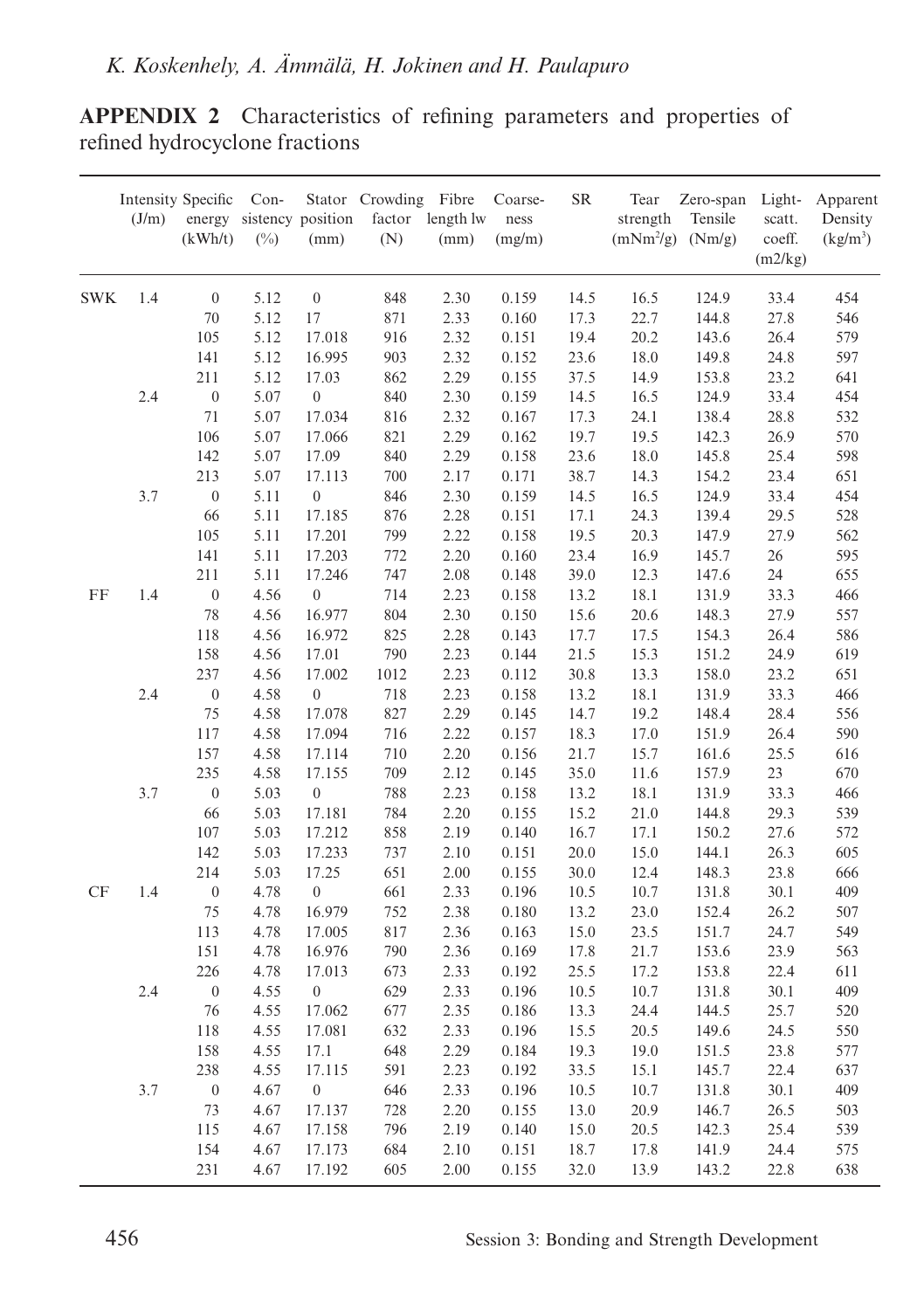# **Transcription of Discussion**

# REFINING CHARACTERISTICS OF SOFTWOOD FIBRE FRACTIONS

# *Kari Koskenhely, 1 Ari Ämmälä, 2 Hanna Jokinen2 and Hannu Paulapuro1*

<sup>1</sup>Helsinki University of Technology, Laboratory of Paper Technology 2 University of Oulu, Laboratory of Fibre and Particle Technology

**Errata received from the authors to be included in the proceedings**

**Appendix 1 on p. 455**: The light scattering coefficient and apparent density values for the long-fibre fraction (LF) refined at 1.4 J/m intensity are erroneous. The correct values are presented in the Amended Appendix 1.

**AMENDED APPENDIX 1** Characteristics of refining parameters and properties of long-fibre fraction refined at 1.4 J/m intensity.

|    | (J/m) | Intensity Specific Con-<br>energy<br>(kWh/t) | $(\%)$ | sistency position<br>(mm) | Stator Crowding Fibre Coarse- SR<br>factor<br>(N) | length<br>(mm) | ness<br>(mg/m) |      | Tear<br>strength<br>$(mNm^{2}/g)$ $(m^{2}/kg)$ | scatt. | Light- Apparent Tensile<br>density<br>$(kg/m^3)$ | index<br>(Nm/g) |
|----|-------|----------------------------------------------|--------|---------------------------|---------------------------------------------------|----------------|----------------|------|------------------------------------------------|--------|--------------------------------------------------|-----------------|
| LF | 1.4   | $\theta$                                     | 5.15   | $\Omega$                  | 904                                               | 2.45           | 0.171          | 11.6 | 15.8                                           | 31.9   | 442                                              | 18.5            |
|    |       | 66                                           | 5.15   | 16.838                    | 874                                               | 2.47           | 0.179          | 13.6 | 25.9                                           | 27.1   | 527                                              | 41.2            |
|    |       | 132                                          | 5.15   | 16.857                    | 844                                               | 2.43           | 0.180          | 17.0 | 21.9                                           | 24.5   | 583                                              | 57.9            |
|    |       | 198                                          | 5.15   | 16.856                    | 843                                               | 2.37           | 0.172          | 23.2 | 19.1                                           | 22.9   | 622                                              | 69.9            |

**Figure 5 on page 439**: The tensile index values of the long-fibre fraction refined at 1.4 J/m are erroneous. As a result, after plotting correct values, the tensile strength-dewatering resistance relationship benefits only slightly from low-intensity refining of the long-fibre fraction. The amended Figure 5 is presented below.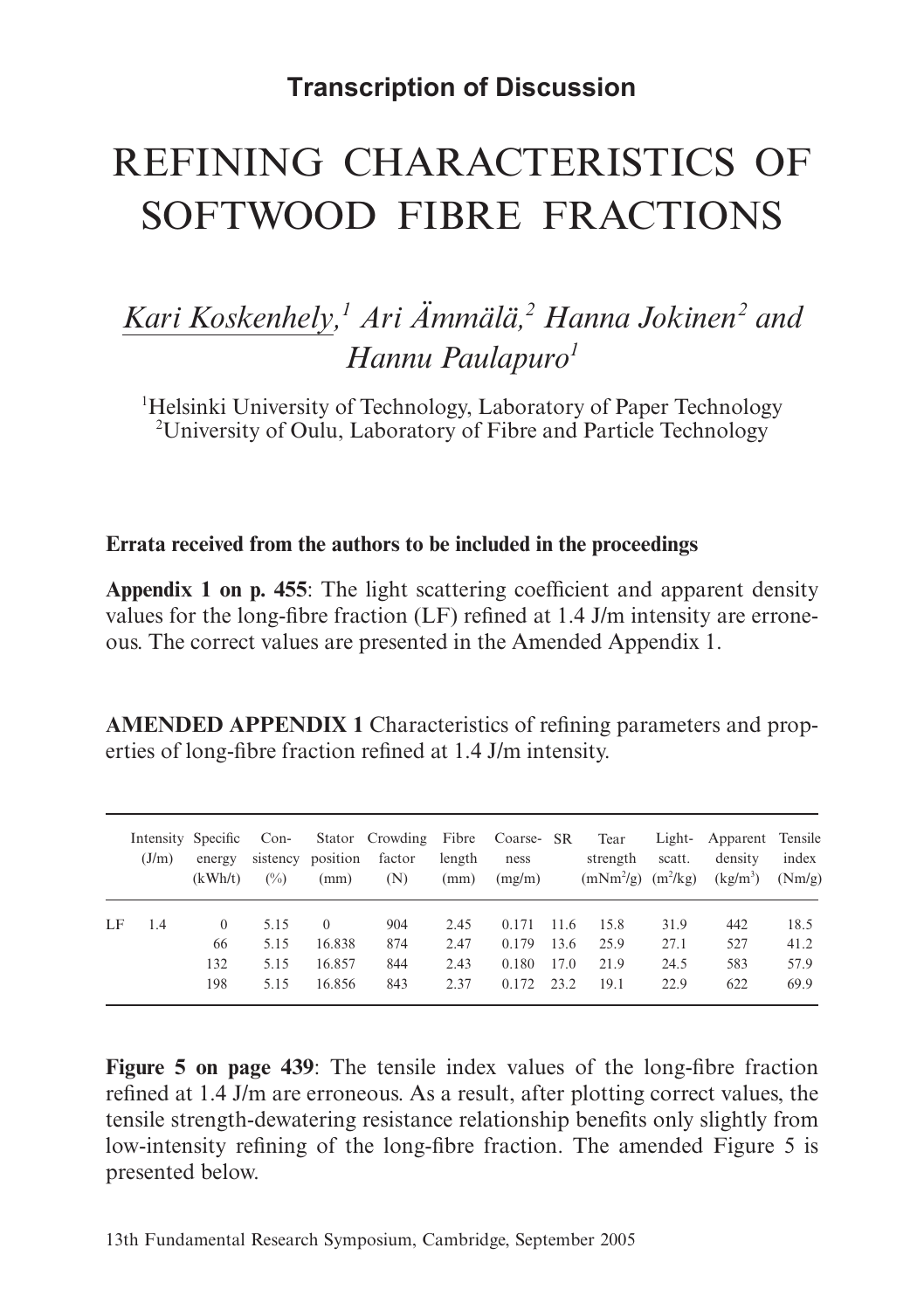

**Figure 5** Characteristics of dewatering resistance (SR) – tensile index combination of pressure-screen fractions. The best intensity for the specific fraction was selected.

Other results and conclusions are not significantly affected by the erroneous data.

## **DISCUSSION CONTRIBUTIONS**

## *Dan Sumnicht* Georgia-Pacific Corporation

I am looking at Figure 4 showing your tensile versus density curve. Were you surprised that there was not more separation between the curves for coarse fraction and fine fraction? I guess I was a little surprised because of the differences in coarseness that you achieved. You had a good separation, good fractionation, and yet the curves for each fraction were similar. I may have expected a little bit more separation in the curves.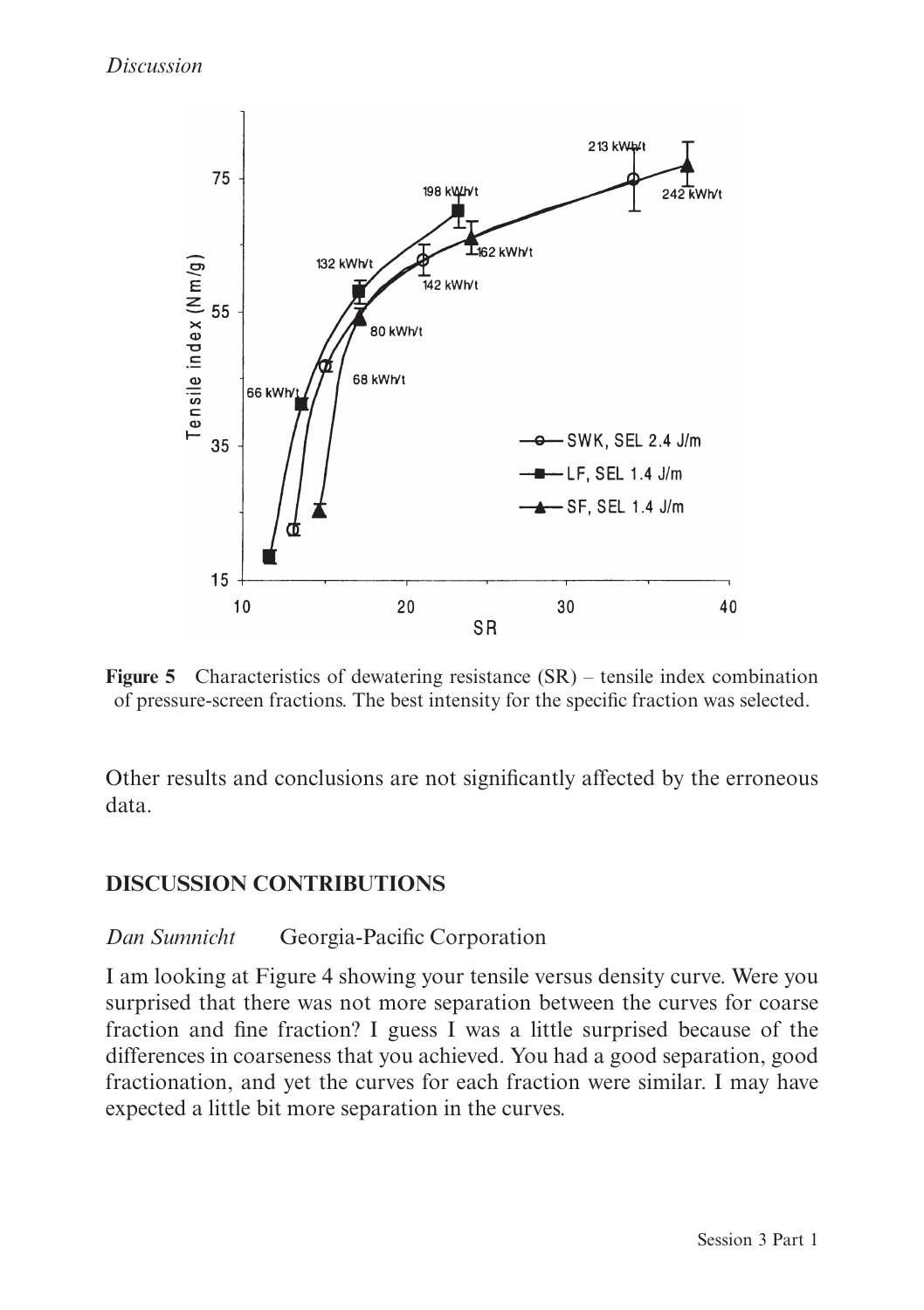# *Kari Koskenhely*

I think if you look at tensile as a function of specific energy for this coarse fibre fraction, there is a clear difference, but when we put density there it seems to disappear. Maybe it is a question of bonding and conformability.

# *Alan Button* Buttonwood Consulting

I have seen very similar results to this in Southern Pine. This is very, very similar, so the outcome here is pretty consistent. One question I have for you on your coarse fraction: have you tried to drive the specific energy up to really high levels because we have seen in the past, at least in coarse Southern Pine, you can go to very high energy inputs and produce rather different paper?

# *Kari Koskenhely*

I am not sure if I understood exactly what you mean, but we went up to 240 *kWh*/*t* and got an increase in the tensile strength of the coarse fraction. You can increase it but you just need more specific energy compared to other fractions. I have read some papers suggesting that the coarse fraction has lower strength at given specific energy. But I see that you can increase the strength by just applying more specific energy, or at least in these experiments, it seems to behave in this way.

## *Roger Gaudreault* Cascades Canada Inc

Can you comment on how you calculated your crowding number in the refiner, and how precise it is?

# *Kari Koskenhely*

In calculation, we used the formula given in equation 1 in the paper:

$$
N = \frac{5C_m L^2}{\omega}
$$

It is from the Kerekes and Schell paper [reference 28] where they presented the crowding factor.